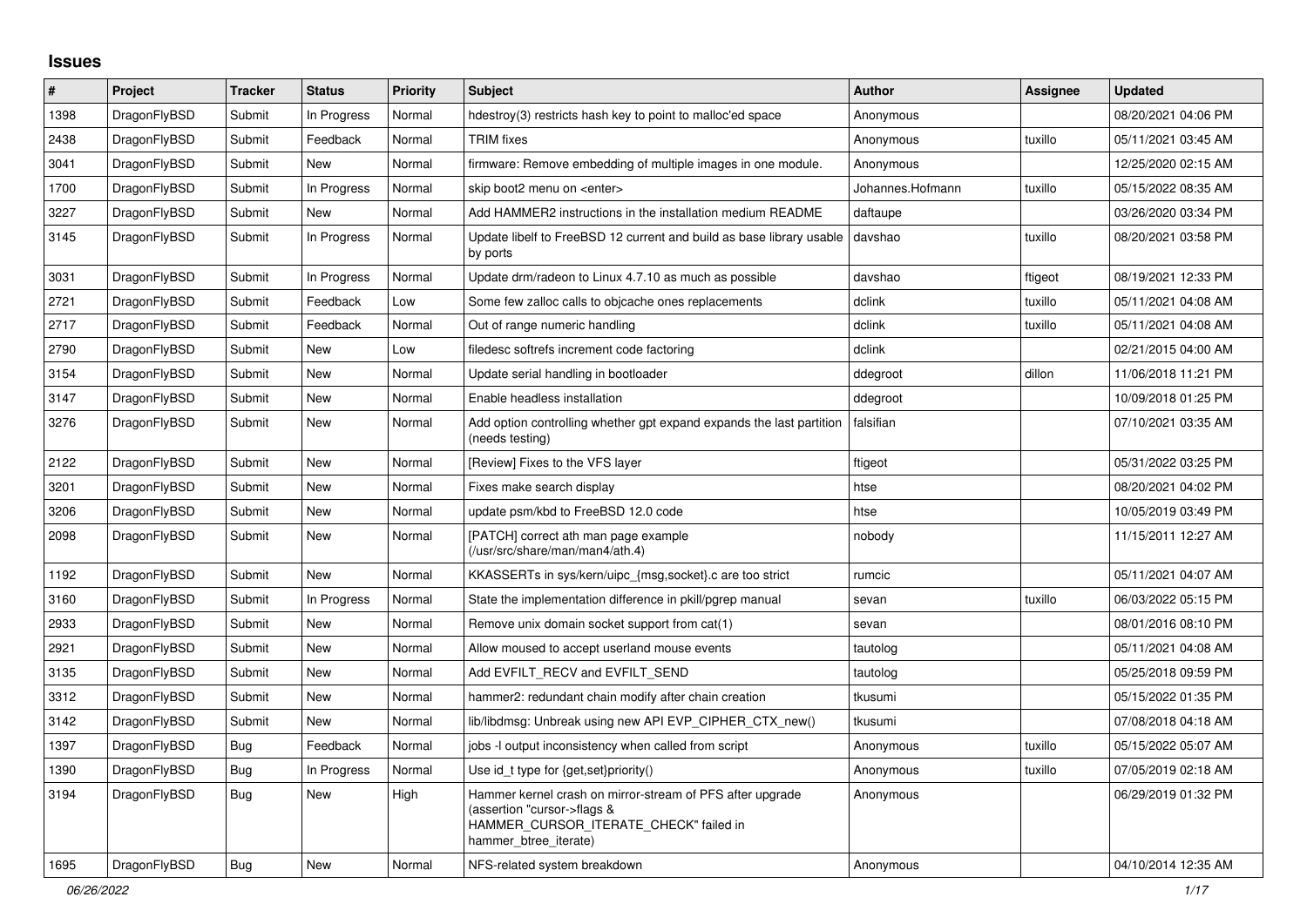| $\sharp$ | Project      | <b>Tracker</b> | <b>Status</b> | <b>Priority</b> | Subject                                                                                                              | Author             | Assignee | <b>Updated</b>      |
|----------|--------------|----------------|---------------|-----------------|----------------------------------------------------------------------------------------------------------------------|--------------------|----------|---------------------|
| 2297     | DragonFlyBSD | Bug            | New           | Normal          | strange NFS (client) error messages / problems                                                                       | Anonymous          |          | 02/19/2012 02:59 PM |
| 2292     | DragonFlyBSD | Bug            | New           | Normal          | re interface with jumbo frames (mtu larger than 1500) hangs after<br>some traffic                                    | Anonymous          |          | 01/31/2012 12:11 AM |
| 2052     | DragonFlyBSD | Bug            | New           | Normal          | Kernel panic: CPU APIC ID out of range                                                                               | Anonymous          |          | 05/02/2011 11:06 AM |
| 2870     | DragonFlyBSD | Bug            | <b>New</b>    | High            | Broken text and icons when glamor acceleration is used                                                               | 375gnu             | ftigeot  | 01/31/2016 12:13 AM |
| 2806     | DragonFlyBSD | Bug            | New           | Normal          | failed to configure a link-local address on ath0 (errno = 22)                                                        | Chingyuan          |          | 05/25/2021 01:00 AM |
| 989      | DragonFlyBSD | Bug            | New           | Normal          | installer/fdisk trouble with wrapped values                                                                          | Discodestrover     |          | 02/18/2014 06:27 AM |
| 2617     | DragonFlyBSD | Bug            | Feedback      | Normal          | Possible issue with wireless mouse on 3.6 release                                                                    | FilippoMo          |          | 01/14/2015 03:42 PM |
| 2620     | DragonFlyBSD | Bug            | New           | Normal          | moused problem                                                                                                       | FilippoMo          |          | 12/20/2013 10:32 AM |
| 2618     | DragonFlyBSD | Bug            | <b>New</b>    | Normal          | mouse problem on RELEASE-3_6_0                                                                                       | FilippoMo          |          | 12/20/2013 03:26 AM |
| 1850     | DragonFlyBSD | <b>Bug</b>     | New           | Normal          | volume-add on hammer root fs panic                                                                                   | Johannes.Hofmann   |          | 04/18/2019 04:27 AM |
| 2453     | DragonFlyBSD | <b>Bug</b>     | New           | Normal          | panic: assertion "gd->gd_spinlocks == 0" failed                                                                      | Johannes.Hofmann   |          | 11/12/2012 12:54 PM |
| 3006     | DragonFlyBSD | Bug            | <b>New</b>    | Normal          | boot0cfg: panic in kern_udev.c in function _udev_dict_set_cstr when<br>installing in VirtualBox                      | MichiGreat         |          | 04/01/2017 02:22 PM |
| 2499     | DragonFlyBSD | Bug            | In Progress   | Urgent          | DRAGONFLY_3_2 lockd not responding correctly                                                                         | Nerzhul            |          | 01/22/2013 12:47 PM |
| 1246     | DragonFlyBSD | <b>Bug</b>     | New           | Normal          | bad resolution (monitor desync) with livedvd                                                                         | Przem0l            |          | 02/18/2014 06:29 AM |
| 2493     | DragonFlyBSD | <b>Bug</b>     | New           | Normal          | vidcontrol: invalid video mode name                                                                                  | Svarov             |          | 01/24/2013 09:55 AM |
| 2595     | DragonFlyBSD | Bug            | New           | Normal          | DragonFly 3.4.3 crashes on SUN Blade X6250 with Qlogic ISP 2432<br>FC card                                           | Turvamies          |          | 10/07/2013 11:53 AM |
| 3240     | DragonFlyBSD | <b>Bug</b>     | New           | High            | compile error because of openssl with /usr/dports/security/rhash for<br>mysql 8 install                              | UlasSAYGIN         |          | 06/04/2020 08:05 AM |
| 3219     | DragonFlyBSD | <b>Bug</b>     | New           | Normal          | x11/xorg port can not be build                                                                                       | <b>UlasSAYGIN</b>  |          | 03/31/2020 08:57 AM |
| 3120     | DragonFlyBSD | Bug            | New           | Normal          | Intel AC 8260 firmware does not load                                                                                 | Vintodrimmer       |          | 08/28/2018 03:30 AM |
| 2852     | DragonFlyBSD | <b>Bug</b>     | <b>New</b>    | Normal          | Hammer File System - hangs on undo during system boot / mount -<br>will not recover on DragonFlyBSD newer than 3.6.0 | abale              |          | 05/11/2021 04:07 AM |
| 1941     | DragonFlyBSD | Bug            | <b>New</b>    | Normal          | wlan config crash                                                                                                    | abandon.every.hope |          | 12/24/2010 07:54 PM |
| 2250     | DragonFlyBSD | <b>Bug</b>     | New           | Normal          | Kernel panic                                                                                                         | adamk              |          | 11/23/2018 01:10 AM |
| 3300     | DragonFlyBSD | <b>Bug</b>     | <b>New</b>    | Normal          | Running Xvnc from TigerVNC package through the INETD daemon<br>in TCP WAIT mode fails hard                           | adrian             |          | 01/08/2022 04:25 AM |
| 3301     | DragonFlyBSD | <b>Bug</b>     | <b>New</b>    | Normal          | Gkrellm from the packages is not showing logged in users in main<br>window, logged in users always $== 0$            | adrian             |          | 01/08/2022 04:24 AM |
| 3299     | DragonFlyBSD | Bug            | In Progress   | Normal          | DragonFlyBSD reports utterly wrong uptime (most of the time, right<br>after booting in)                              | adrian             |          | 11/11/2021 01:43 PM |
| 2210     | DragonFlyBSD | <b>Bug</b>     | New           | Normal          | Bugtracker cannot assign default project for new users                                                               | ahuete.devel       |          | 11/17/2011 11:30 AM |
| 1824     | DragonFlyBSD | Bug            | Feedback      | Normal          | kernel panic, x86, 2.7.3.859.ge5104                                                                                  | akirchhoff135014   |          | 03/10/2013 07:49 AM |
| 1921     | DragonFlyBSD | <b>Bug</b>     | In Progress   | Normal          | we miss mlockall                                                                                                     | alexh              | tuxillo  | 06/18/2022 04:08 AM |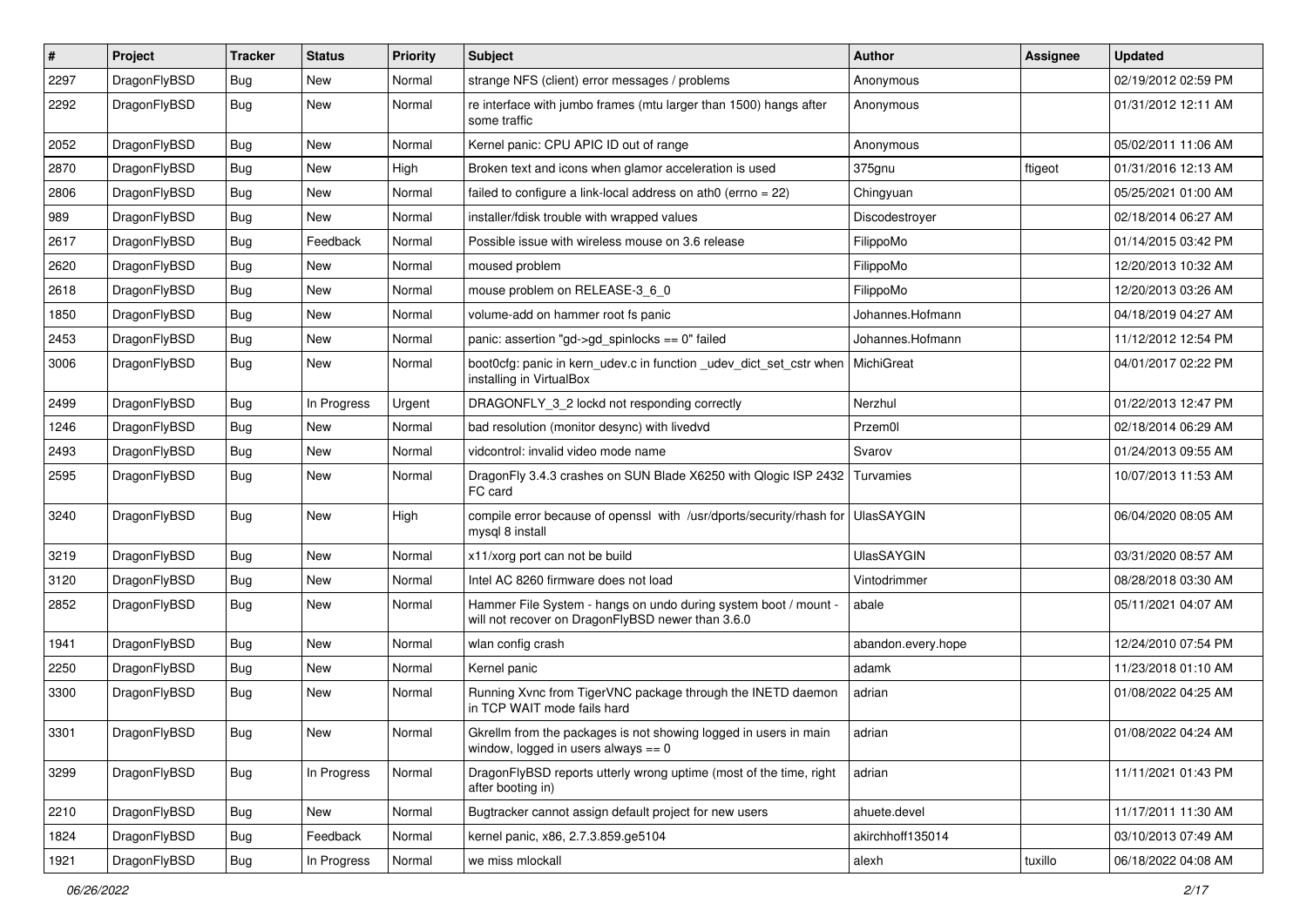| $\vert$ # | Project      | <b>Tracker</b> | <b>Status</b> | <b>Priority</b> | <b>Subject</b>                                                                                                               | <b>Author</b>      | Assignee | <b>Updated</b>      |
|-----------|--------------|----------------|---------------|-----------------|------------------------------------------------------------------------------------------------------------------------------|--------------------|----------|---------------------|
| 1714      | DragonFlyBSD | <b>Bug</b>     | New           | Low             | hwpmc                                                                                                                        | alexh              | swildner | 08/18/2012 02:03 PM |
| 2329      | DragonFlyBSD | Bug            | New           | Normal          | ibm x3550 & acpi                                                                                                             | ano                |          | 06/03/2014 11:37 AM |
| 2520      | DragonFlyBSD | <b>Bug</b>     | New           | Normal          | panic: assertion "IS SERIALIZED((ifp->if serializer))" failed in<br>if default serialize assert at /usr/src/sys/net/if.c:437 | ano                |          | 03/09/2013 12:14 AM |
| 3311      | DragonFlyBSD | <b>Bug</b>     | New           | Low             | TrueCrypt support may cause kernel crash                                                                                     | arcade@b1t.name    |          | 04/29/2022 06:19 AM |
| 3278      | DragonFlyBSD | Bug            | New           | Normal          | Second screen image is distorted                                                                                             | arcade@b1t.name    |          | 07/10/2021 03:36 AM |
| 3209      | DragonFlyBSD | Bug            | New           | Normal          | svc has some minor bugs                                                                                                      | arcade@b1t.name    |          | 10/24/2019 09:08 AM |
| 2878      | DragonFlyBSD | <b>Bug</b>     | New           | Low             | [fix] CCVER problem when using clang and cpu extensions<br>(intrinsics)                                                      | arcade@b1t.name    |          | 06/24/2016 04:25 AM |
| 2882      | DragonFlyBSD | <b>Bug</b>     | New           | Low             | bridge sends packets from individual interfaces                                                                              | arcade@b1t.name    |          | 01/09/2016 12:43 PM |
| 2877      | DragonFlyBSD | <b>Bug</b>     | <b>New</b>    | Low             | sed fails when working with UTF-8 locale and non-UTF symbols                                                                 | arcade@b1t.name    |          | 12/30/2015 11:20 AM |
| 1148      | DragonFlyBSD | <b>Bug</b>     | In Progress   | Low             | BCM4311 wireless network adapter detected but not functional                                                                 | archimedes.gaviola |          | 05/11/2021 04:00 AM |
| 2107      | DragonFlyBSD | Bug            | New           | Normal          | 2.10.1 sata dvd drive issue                                                                                                  | ausppc             |          | 07/31/2011 08:41 PM |
| 331       | DragonFlyBSD | <b>Bug</b>     | In Progress   | Normal          | ftpsesame (aka Bridging S01E03)                                                                                              | bastyaelvtars      |          | 03/09/2013 12:28 PM |
| 3132      | DragonFlyBSD | Bug            | <b>New</b>    | Low             | unifdef mined                                                                                                                | bcallah            |          | 04/26/2018 08:34 PM |
| 1718      | DragonFlyBSD | <b>Bug</b>     | Feedback      | Normal          | IDE disk drive not detected by x86_64 2.6.1 Live CD                                                                          | bcox               |          | 11/27/2021 08:25 AM |
| 3282      | DragonFlyBSD | Bug            | New           | Normal          | unexpected errno value from fopen()                                                                                          | bhaible            |          | 07/10/2021 03:34 AM |
| 3283      | DragonFlyBSD | <b>Bug</b>     | <b>New</b>    | Normal          | mknodat() cannot create FIFOs                                                                                                | bhaible            |          | 07/10/2021 03:34 AM |
| 3284      | DragonFlyBSD | Bug            | <b>New</b>    | Normal          | Wrong towlower() result for U+038A                                                                                           | bhaible            |          | 07/10/2021 03:34 AM |
| 3281      | DragonFlyBSD | <b>Bug</b>     | New           | Normal          | Crash after leaving unattended for a while                                                                                   | bhaible            |          | 07/10/2021 03:32 AM |
| 1882      | DragonFlyBSD | Bug            | New           | Low             | Idea for handling new USB vendor/device codes                                                                                | bmk                |          | 10/20/2010 12:15 PM |
| 3101      | DragonFlyBSD | <b>Bug</b>     | New           | Low             | PFI CGI install not working in dragonflybsd 5.0.1 USB install                                                                | bnegre82           |          | 05/11/2021 04:14 AM |
| 3110      | DragonFlyBSD | Bug            | New           | Normal          | crash with ipfw3 under load                                                                                                  | bnegre82           |          | 12/09/2017 06:22 AM |
| 1594      | DragonFlyBSD | Bug            | <b>New</b>    | Normal          | Kernel panic during boot from Live CD on Dell E6400                                                                          | bodie              |          | 05/11/2021 03:54 AM |
| 1521      | DragonFlyBSD | Bug            | Feedback      | Normal          | amd64 2.4 livecd won't mount root at boot                                                                                    | bolapara           |          | 01/28/2018 03:45 AM |
| 2115      | DragonFlyBSD | <b>Bug</b>     | <b>New</b>    | Normal          | [msk] system freeze after receive some paquet                                                                                | bsdsx              |          | 08/22/2011 10:22 AM |
| 725       | DragonFlyBSD | Bug            | In Progress   | Low             | 'make distribution' fails w/'ro' /usr/obj                                                                                    | c.turner           |          | 03/09/2013 01:01 PM |
| 2319      | DragonFlyBSD | Bug            | <b>New</b>    | Normal          | crypt/passwd forward compat                                                                                                  | c.turner1          |          | 02/28/2012 12:39 PM |
| 2265      | DragonFlyBSD | Bug            | New           | Normal          | mbsrtowcs does not properly handle invalid mbstate t in ps.                                                                  | c.turner1          | swildner | 01/10/2012 07:56 PM |
| 1618      | DragonFlyBSD | Bug            | Feedback      | Normal          | collision for 'struct pmap' when using RPC and <sys user.h=""></sys>                                                         | carenas            |          | 05/11/2021 04:05 AM |
| 3143      | DragonFlyBSD | Bug            | <b>New</b>    | Normal          | assertion "0" failed in hammer2_inode_xop_chain_sync                                                                         | cbin               |          | 07/18/2018 12:50 PM |
| 2859      | DragonFlyBSD | Bug            | New           | Low             | Installer configuration menu always highlights "Select timezone", no<br>matter which step was last completed.                | cgag               |          | 12/02/2015 01:54 PM |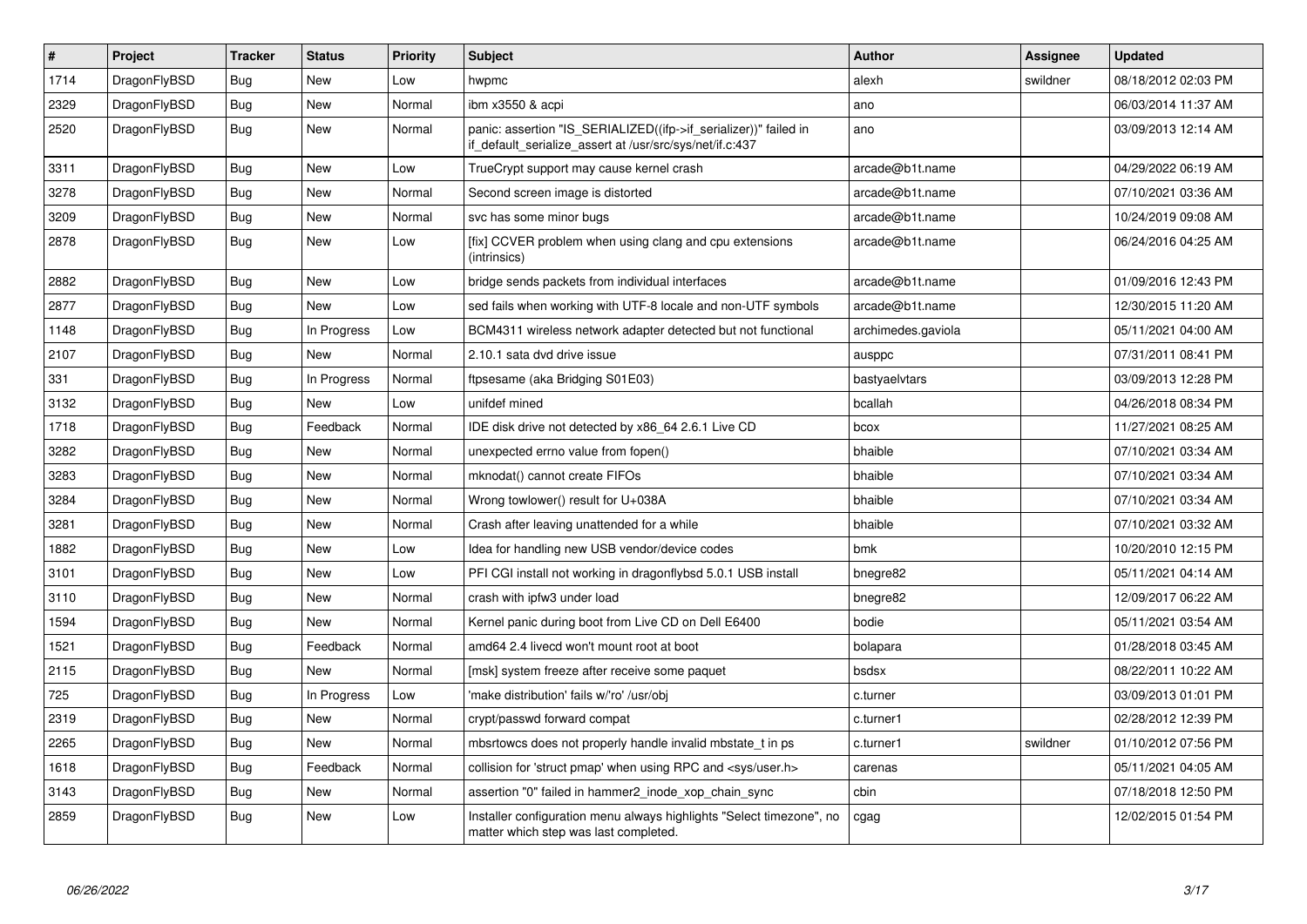| ∦    | Project      | <b>Tracker</b> | <b>Status</b> | <b>Priority</b> | <b>Subject</b>                                                                               | Author     | Assignee | <b>Updated</b>      |
|------|--------------|----------------|---------------|-----------------|----------------------------------------------------------------------------------------------|------------|----------|---------------------|
| 2858 | DragonFlyBSD | Bug            | New           | Low             | Installer "Local or UTC" question should have "No" selected by<br>default.                   | cgag       |          | 12/02/2015 01:18 PM |
| 3139 | DragonFlyBSD | <b>Bug</b>     | <b>New</b>    | Normal          | USB Mouse Does Not Work in DragonflyBSD guest on VirtualBox                                  | chiguy1256 |          | 06/24/2018 10:14 PM |
| 3280 | DragonFlyBSD | Bug            | <b>New</b>    | Normal          | KMS console and i915(4) not working in 6.0                                                   | cmusser    |          | 07/10/2021 03:35 AM |
| 2736 | DragonFlyBSD | <b>Bug</b>     | <b>New</b>    | High            | kernel panics on acpi_timer_probe function                                                   | cnb        |          | 05/11/2021 03:55 AM |
| 2735 | DragonFlyBSD | <b>Bug</b>     | New           | Urgent          | iwn panics SYSSASSERT                                                                        | cnb        |          | 05/11/2021 03:55 AM |
| 1481 | DragonFlyBSD | Bug            | Feedback      | Normal          | panic: assertion: kva p(buf) in soopt from kbuf (after ipfw pipe<br>show, 2.2.1-R)           | combiner   |          | 05/11/2021 04:01 AM |
| 742  | DragonFlyBSD | <b>Bug</b>     | In Progress   | Normal          | umount problems with multiple mounts                                                         | corecode   | tuxillo  | 06/25/2022 04:02 AM |
| 731  | DragonFlyBSD | <b>Bug</b>     | <b>New</b>    | Normal          | system freeze on "slice too large"                                                           | corecode   | tuxillo  | 06/25/2022 04:01 AM |
| 1587 | DragonFlyBSD | <b>Bug</b>     | Feedback      | Normal          | can't gdb across fork                                                                        | corecode   | tuxillo  | 05/11/2021 03:54 AM |
| 1584 | DragonFlyBSD | Bug            | In Progress   | Normal          | can't use ssh from jail: debug1: read_passphrase: can't open<br>/dev/tty: Device busy        | corecode   | tuxillo  | 05/11/2021 03:53 AM |
| 1583 | DragonFlyBSD | <b>Bug</b>     | In Progress   | Normal          | panic: assertion: cursor->trans->sync_lock_refs > 0 in<br>hammer_recover_cursor              | corecode   | tuxillo  | 05/11/2021 03:53 AM |
| 1556 | DragonFlyBSD | <b>Bug</b>     | New           | Normal          | many processes stuck in "hmrrcm", system unusable                                            | corecode   | tuxillo  | 05/11/2021 03:52 AM |
| 1547 | DragonFlyBSD | <b>Bug</b>     | In Progress   | Normal          | disklabel64 automatic sizing                                                                 | corecode   | tuxillo  | 05/11/2021 03:52 AM |
| 1528 | DragonFlyBSD | Bug            | In Progress   | Normal          | ktrace does not show proper return values for pipe(2)                                        | corecode   | tuxillo  | 05/11/2021 03:52 AM |
| 1475 | DragonFlyBSD | <b>Bug</b>     | In Progress   | Normal          | kernel blocks with low memory and syscons setting a high res mode<br>scrollback              | corecode   | tuxillo  | 05/11/2021 03:52 AM |
| 1474 | DragonFlyBSD | Bug            | <b>New</b>    | Normal          | ithread 1 unexpectedly rescheduled                                                           | corecode   | tuxillo  | 05/11/2021 03:52 AM |
| 1469 | DragonFlyBSD | <b>Bug</b>     | In Progress   | Normal          | Hammer history security concern                                                              | corecode   | tuxillo  | 05/11/2021 03:52 AM |
| 1442 | DragonFlyBSD | Bug            | <b>New</b>    | Normal          | blocking SIGSEGV and triggering a segment violation produces an<br>all CPU consuming process | corecode   | tuxillo  | 05/11/2021 03:52 AM |
| 1440 | DragonFlyBSD | Bug            | <b>New</b>    | Normal          | ptrace/gdb doesn't work after process blocks SIGTRAP                                         | corecode   | tuxillo  | 05/11/2021 03:52 AM |
| 1287 | DragonFlyBSD | <b>Bug</b>     | Feedback      | Normal          | altq configuration doesn't work                                                              | corecode   | tuxillo  | 05/11/2021 03:51 AM |
| 1198 | DragonFlyBSD | <b>Bug</b>     | New           | High            | DDB loops panic in db read bytes                                                             | corecode   | tuxillo  | 05/11/2021 03:51 AM |
| 1030 | DragonFlyBSD | Bug            | In Progress   | Normal          | msdosfs umount panic                                                                         | corecode   | tuxillo  | 05/11/2021 03:51 AM |
| 911  | DragonFlyBSD | <b>Bug</b>     | Feedback      | Normal          | kldload/kernel linker can exceed malloc reserve and panic system                             | corecode   | tuxillo  | 05/11/2021 03:51 AM |
| 901  | DragonFlyBSD | Bug            | Feedback      | Normal          | route show needs to get data from all cpus                                                   | corecode   | tuxillo  | 05/11/2021 03:50 AM |
| 847  | DragonFlyBSD | Bug            | Feedback      | Normal          | processes getting stuck on mount point                                                       | corecode   | tuxillo  | 05/11/2021 03:50 AM |
| 781  | DragonFlyBSD | Bug            | In Progress   | Normal          | fdisk uses wrong geometry on usb flash drives                                                | corecode   | tuxillo  | 05/11/2021 03:50 AM |
| 1307 | DragonFlyBSD | <b>Bug</b>     | In Progress   | Normal          | hammer tid -2 shows unexpected result                                                        | corecode   |          | 10/18/2016 05:29 PM |
| 341  | DragonFlyBSD | Bug            | New           | Normal          | Vinum erroneously repors devices as busy                                                     | corecode   | swildner | 01/21/2012 04:50 AM |
| 1538 | DragonFlyBSD | Bug            | New           | Low             | mountroot should probe file systems                                                          | corecode   | alexh    | 11/24/2010 06:35 PM |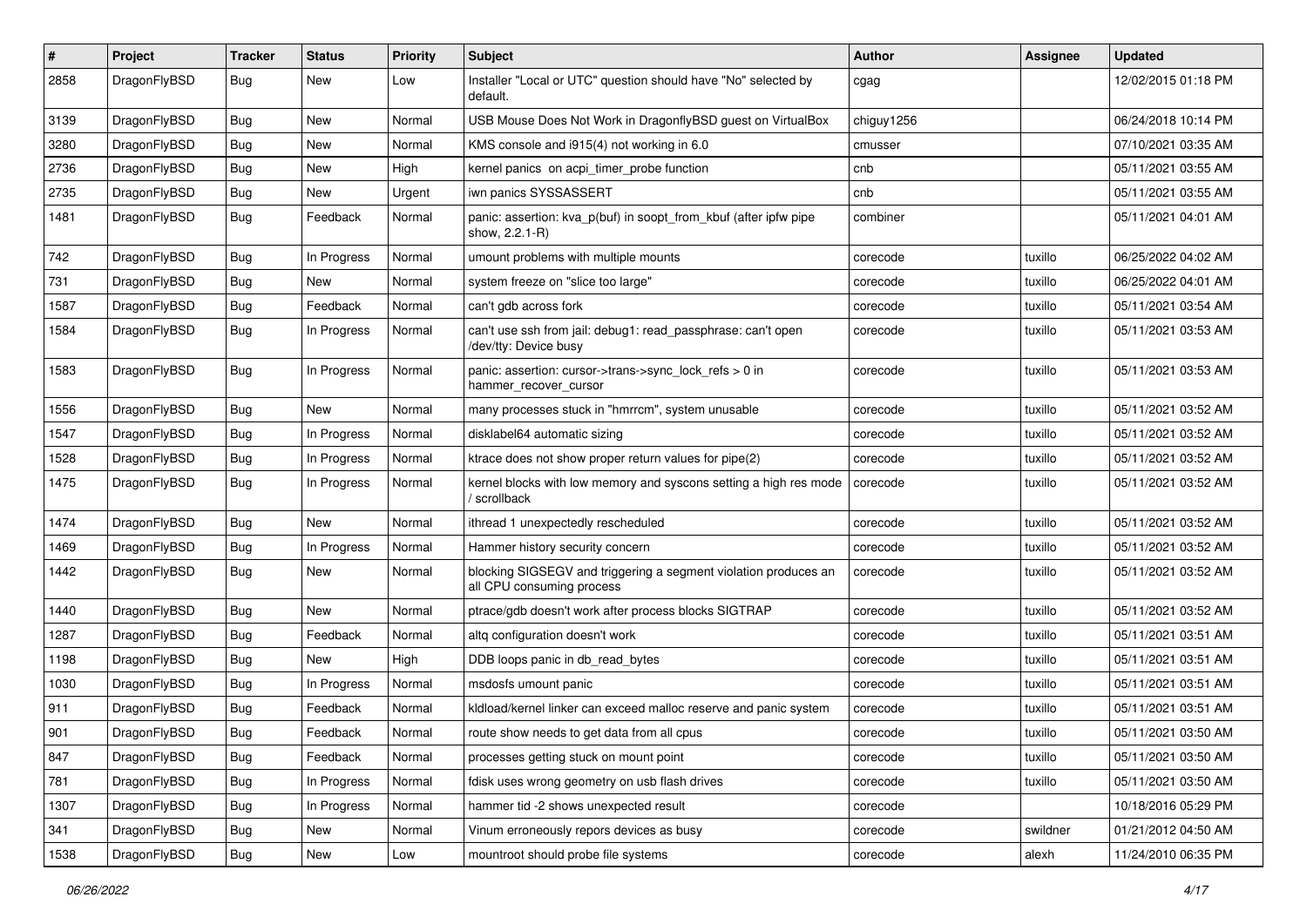| $\#$ | Project      | <b>Tracker</b> | <b>Status</b> | <b>Priority</b> | <b>Subject</b>                                                                                                                                            | <b>Author</b> | <b>Assignee</b> | <b>Updated</b>      |
|------|--------------|----------------|---------------|-----------------|-----------------------------------------------------------------------------------------------------------------------------------------------------------|---------------|-----------------|---------------------|
| 2687 | DragonFlyBSD | <b>Bug</b>     | <b>New</b>    | Normal          | natacontrol software RAID in installer                                                                                                                    | csmelosky     |                 | 06/22/2014 12:03 PM |
| 3243 | DragonFlyBSD | <b>Bug</b>     | New           | Normal          | SMART status not reported properly for SSD disks                                                                                                          | daftaupe      |                 | 09/09/2020 11:03 PM |
| 2414 | DragonFlyBSD | <b>Bug</b>     | In Progress   | Normal          | Lenovo S10 acpi freeze (not new)                                                                                                                          | davshao       |                 | 05/11/2021 04:13 AM |
| 2994 | DragonFlyBSD | Bug            | New           | Normal          | Intermittent boot hangs after git: hammer - HAMMER Version 7                                                                                              | davshao       |                 | 03/30/2017 02:06 PM |
| 2835 | DragonFlyBSD | <b>Bug</b>     | New           | Normal          | /usr/include/c++/5.0/bits/c++locale.h likes<br>POSIX C_SOURCE>=200809                                                                                     | davshao       |                 | 11/18/2015 03:40 AM |
| 2688 | DragonFlyBSD | Bug            | <b>New</b>    | Normal          | 67613368bdda7 Fix wrong checks for U4B presence Asrock Z77M<br>difficulty detecting USB keyboard                                                          | davshao       |                 | 06/28/2014 07:08 PM |
| 2652 | DragonFlyBSD | Bug            | <b>New</b>    | Normal          | 189a0ff3761b47  ix: Implement MSI-X support locks up Lenovo<br>S10 Intel Atom n270                                                                        | davshao       |                 | 05/14/2014 01:55 AM |
| 3076 | DragonFlyBSD | <b>Bug</b>     | <b>New</b>    | Normal          | sys/dev/netif/ig hal/e1000 ich8lan.c:1594: sanity checking mixup?                                                                                         | dcb           |                 | 10/11/2017 01:58 AM |
| 3025 | DragonFlyBSD | Bug            | New           | Normal          | sys/dev/powermng/powernow/powernow.c:284: bad comparison?                                                                                                 | dcb           |                 | 09/23/2017 07:45 AM |
| 3011 | DragonFlyBSD | Bug            | In Progress   | Normal          | dragonfly/sys/dev/netif/re/re.c: suspicious code?                                                                                                         | dcb           |                 | 07/29/2017 01:26 AM |
| 3021 | DragonFlyBSD | <b>Bug</b>     | In Progress   | Normal          | sys/dev/drm/i915/i915_gem_stolen.c:115]: (error) Signed integer<br>overflow for expression '65535<<20'                                                    | dcb           |                 | 04/11/2017 12:46 PM |
| 3024 | DragonFlyBSD | <b>Bug</b>     | New           | Low             | sys/dev/netif/wi/if_wi.c:1090]: (style) Redundant condition                                                                                               | dcb           |                 | 04/11/2017 11:56 AM |
| 3022 | DragonFlyBSD | <b>Bug</b>     | New           | Normal          | sys/dev/netif/ath/ath/if ath.c:2142: strange bitmask?                                                                                                     | dcb           |                 | 04/11/2017 11:49 AM |
| 3018 | DragonFlyBSD | Bug            | New           | Normal          | sys/bus/u4b/wlan/if run.c:5464]: (style) Redundant condition                                                                                              | dcb           |                 | 04/11/2017 11:26 AM |
| 2708 | DragonFlyBSD | <b>Bug</b>     | New           | Normal          | unable to send TCP nor UDP on age(4) interface                                                                                                            | dermiste      |                 | 05/11/2021 03:54 AM |
| 1774 | DragonFlyBSD | Bug            | New           | Normal          | New IP header cleanup branch available for testing                                                                                                        | dillon        |                 | 05/15/2022 10:59 AM |
| 1448 | DragonFlyBSD | <b>Bug</b>     | Feedback      | Normal          | panic: assertion: _tp->tt_msg->tt_cpuid == mycpuid in<br>tcp_callout_active tcp_output tcp_usr_send netmsg_pru_send<br>netmsg_service tcpmsg_service_loop | dillon        |                 | 05/11/2021 04:00 AM |
| 1429 | DragonFlyBSD | <b>Bug</b>     | Feedback      | Normal          | vkernel bug - "mfree: m->m_nextpkt != NULL"                                                                                                               | dillon        |                 | 05/11/2021 04:00 AM |
| 1336 | DragonFlyBSD | <b>Bug</b>     | In Progress   | Normal          | Still looking for reports of missed directory entries w/ HAMMER                                                                                           | dillon        |                 | 05/11/2021 04:00 AM |
| 3117 | DragonFlyBSD | <b>Bug</b>     | New           | Normal          | Problem with colours if "intel" video-driver used                                                                                                         | dpostolov     |                 | 01/07/2018 11:35 PM |
| 3116 | DragonFlyBSD | <b>Bug</b>     | New           | Normal          | da0 detects on very big volume if to _remove_ usb install stick and<br>reboot on Intel NUC5PPYH                                                           | dpostolov     |                 | 01/07/2018 09:40 PM |
| 1877 | DragonFlyBSD | <b>Bug</b>     | <b>New</b>    | Normal          | Freeze during 1st hammer cleanup after new install                                                                                                        | elekktretterr |                 | 05/15/2022 11:43 AM |
| 1613 | DragonFlyBSD | Bug            | Feedback      | Normal          | USB Keyboard not working on master                                                                                                                        | elekktretterr |                 | 05/11/2021 04:05 AM |
| 1454 | DragonFlyBSD | Bug            | Feedback      | Normal          | Unable to boot from external USB DVD drive                                                                                                                | elekktretterr |                 | 05/11/2021 04:01 AM |
| 1181 | DragonFlyBSD | <b>Bug</b>     | In Progress   | Normal          | ACX111 panic                                                                                                                                              | elekktretterr |                 | 05/11/2021 04:00 AM |
| 1634 | DragonFlyBSD | <b>Bug</b>     | New           | Normal          | panic: spin_lock: 0xe4ad1320, indefinitive wait!                                                                                                          | elekktretterr |                 | 01/19/2015 03:21 AM |
| 1456 | DragonFlyBSD | Bug            | Feedback      | Normal          | Microsoft wireless desktop problems                                                                                                                       | elekktretterr |                 | 01/15/2015 08:34 AM |
| 1194 | DragonFlyBSD | <b>Bug</b>     | New           | Normal          | SCSI errors while trying to copy photos from my camera                                                                                                    | elekktretterr |                 | 01/14/2015 04:39 PM |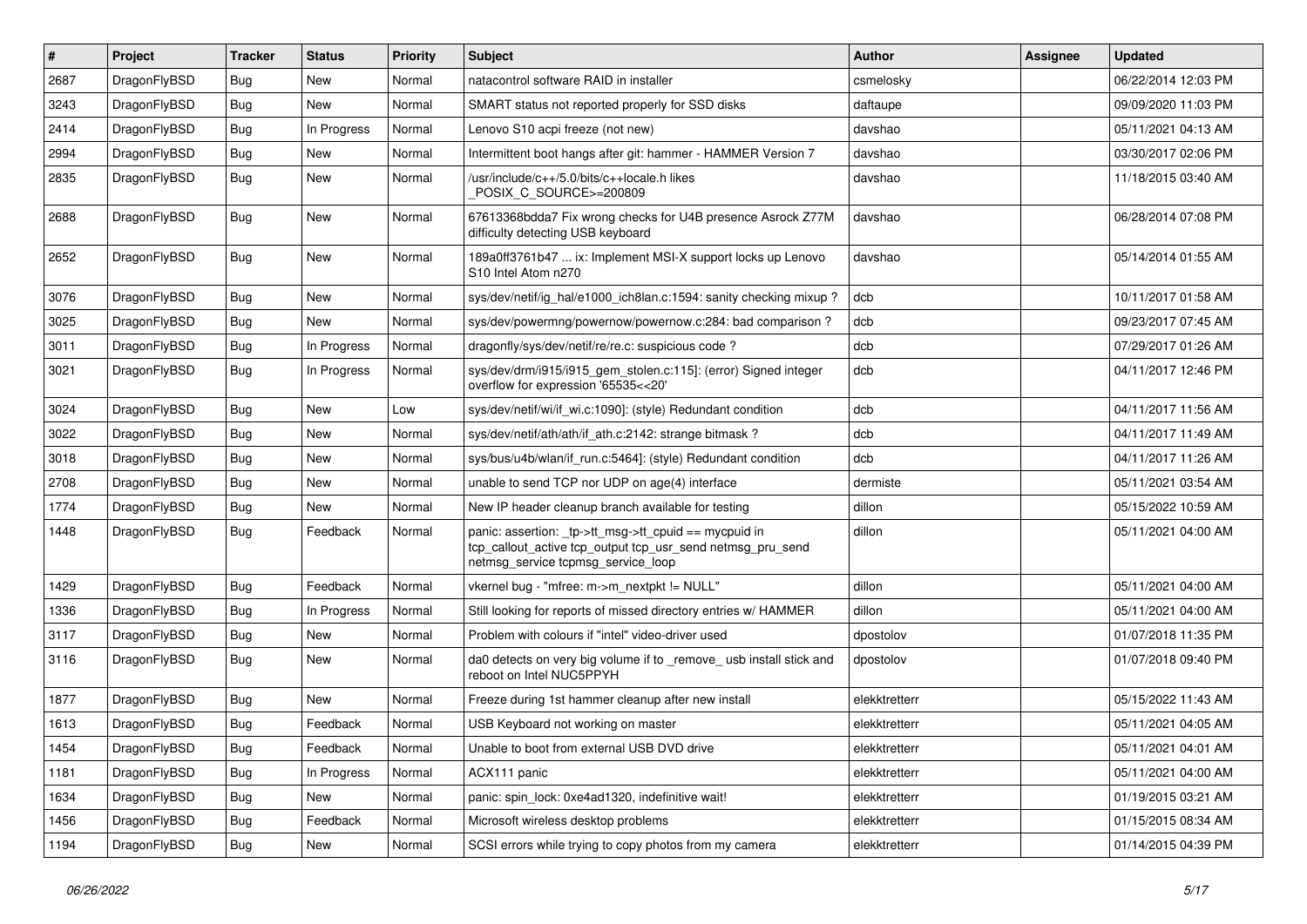| ∦    | Project      | <b>Tracker</b> | <b>Status</b> | <b>Priority</b> | <b>Subject</b>                                                                                             | Author        | Assignee | <b>Updated</b>      |
|------|--------------|----------------|---------------|-----------------|------------------------------------------------------------------------------------------------------------|---------------|----------|---------------------|
| 1668 | DragonFlyBSD | <b>Bug</b>     | Feedback      | Normal          | Power button not working                                                                                   | elekktretterr |          | 03/10/2013 06:22 AM |
| 1669 | DragonFlyBSD | <b>Bug</b>     | In Progress   | Normal          | Drive wont open using button                                                                               | elekktretterr |          | 02/29/2012 12:05 PM |
| 1463 | DragonFlyBSD | <b>Bug</b>     | New           | Normal          | Mountroot before drives are initialized                                                                    | elekktretterr |          | 12/07/2010 01:30 PM |
| 1831 | DragonFlyBSD | <b>Bug</b>     | Feedback      | High            | HAMMER "malloc limit exceeded" panic                                                                       | eocallaghan   | dillon   | 06/04/2022 04:38 AM |
| 1947 | DragonFlyBSD | Bug            | New           | Low             | GA-880GM-UD2H (rev. 1.3) AHCI fails to detect disks at the end of<br>the RAID controller                   | eocallaghan   |          | 11/27/2021 08:46 AM |
| 1591 | DragonFlyBSD | <b>Bug</b>     | Feedback      | Normal          | Lenovo X301 hangs with AHCI Driver CMD TIMEOUT<br>STS=d0 <bsy></bsy>                                       | eocallaghan   |          | 05/11/2021 04:05 AM |
| 1592 | DragonFlyBSD | Bug            | Feedback      | Normal          | AcpiOSUnmapMemory: Warning, deallocation did not track<br>allocation.                                      | eocallaghan   |          | 06/02/2014 07:45 AM |
| 2254 | DragonFlyBSD | <b>Bug</b>     | <b>New</b>    | Normal          | panic: assertion "ref < &td->td_toks_end" failed in lwkt_gettoken at<br>/usr/src/sys/kern/lwkt token.c:588 | eocallaghan   |          | 12/05/2011 10:21 PM |
| 2161 | DragonFlyBSD | Bug            | <b>New</b>    | Normal          | Outdated xorg.conf file gets installed into etc and screws up mouse                                        | eocallaghan   |          | 10/27/2011 01:51 PM |
| 2164 | DragonFlyBSD | Bug            | <b>New</b>    | Normal          | panic on reboot from usb.                                                                                  | eocallaghan   |          | 10/27/2011 09:29 AM |
| 2158 | DragonFlyBSD | Bug            | <b>New</b>    | Normal          | iwn panics with assertion on boot.                                                                         | eocallaghan   |          | 10/24/2011 04:13 PM |
| 2544 | DragonFlyBSD | <b>Bug</b>     | New           | Normal          | live DVD system boot (menu option 1) caused db> prompt on<br>PE1950                                        | estrabd       |          | 05/11/2021 03:54 AM |
| 2075 | DragonFlyBSD | Bug            | <b>New</b>    | Normal          | pflogd on x86_64                                                                                           | fanch         |          | 05/16/2011 04:04 PM |
| 2657 | DragonFlyBSD | <b>Bug</b>     | <b>New</b>    | High            | Needs acl to migrate our servers                                                                           | ferney        |          | 03/31/2014 11:37 AM |
| 2569 | DragonFlyBSD | Bug            | <b>New</b>    | Normal          | ctime NFS                                                                                                  | ferney        |          | 08/11/2013 04:35 AM |
| 1672 | DragonFlyBSD | <b>Bug</b>     | Feedback      | Normal          | panic (trap 12) around btree_search() in 2.4.1-RELEASE                                                     | floid         |          | 01/19/2015 03:36 AM |
| 979  | DragonFlyBSD | <b>Bug</b>     | Feedback      | Normal          | Failure-prone USB mass storage (SB600? msdosfs? CAM?)                                                      | floid         |          | 01/15/2015 08:38 AM |
| 846  | DragonFlyBSD | Bug            | Feedback      | Normal          | USB bugs:usb mouse can't used!                                                                             | frankning     |          | 01/15/2015 08:36 AM |
| 1899 | DragonFlyBSD | Bug            | <b>New</b>    | Normal          | Keyboard doesn't work                                                                                      | fransm        |          | 05/15/2022 03:32 PM |
| 1818 | DragonFlyBSD | Bug            | <b>New</b>    | Normal          | panic: Bad tailq NEXT (kqueue issue ?)                                                                     | ftigeot       |          | 05/15/2022 11:40 AM |
| 1826 | DragonFlyBSD | Bug            | <b>New</b>    | Normal          | panic during boot: assertion so->so_port  in tcp_input                                                     | ftigeot       |          | 05/15/2022 11:05 AM |
| 1593 | DragonFlyBSD | Bug            | Feedback      | Normal          | panic: assertion: $\cosh ==$ ap->ap err $\cosh$ in ahci put err $\cosh$                                    | ftigeot       | ftigeot  | 05/15/2022 05:09 AM |
| 2674 | DragonFlyBSD | Bug            | <b>New</b>    | Normal          | <b>GPT Support</b>                                                                                         | ftigeot       |          | 12/28/2015 02:54 PM |
| 2819 | DragonFlyBSD | <b>Bug</b>     | In Progress   | Normal          | Random micro system freezes after a week of uptime                                                         | ftigeot       | dillon   | 08/16/2015 08:46 PM |
| 2803 | DragonFlyBSD | <b>Bug</b>     | New           | Normal          | HAMMER: Warning: UNDO area too small!                                                                      | ftigeot       |          | 03/11/2015 03:42 PM |
| 2416 | DragonFlyBSD | Bug            | <b>New</b>    | Normal          | ".' entry can be removed on mounted nfs filesystem                                                         | ftigeot       | tuxillo  | 06/03/2014 04:40 AM |
| 2619 | DragonFlyBSD | <b>Bug</b>     | New           | Normal          | DragonFly 3.6 can't be installed on a 6TB volume                                                           | ftigeot       |          | 02/23/2014 11:55 PM |
| 2535 | DragonFlyBSD | <b>Bug</b>     | New           | Normal          | Imap processes apparentlt blocked on disk I/O                                                              | ftigeot       |          | 04/02/2013 09:31 AM |
| 2403 | DragonFlyBSD | Bug            | New           | Low             | newfs -E doesn't handle /dev/serno device names properly                                                   | ftigeot       |          | 08/17/2012 05:07 AM |
| 2051 | DragonFlyBSD | Bug            | New           | Normal          | No ipv6 lan route entry created on 2.10                                                                    | ftigeot       |          | 04/21/2011 10:37 AM |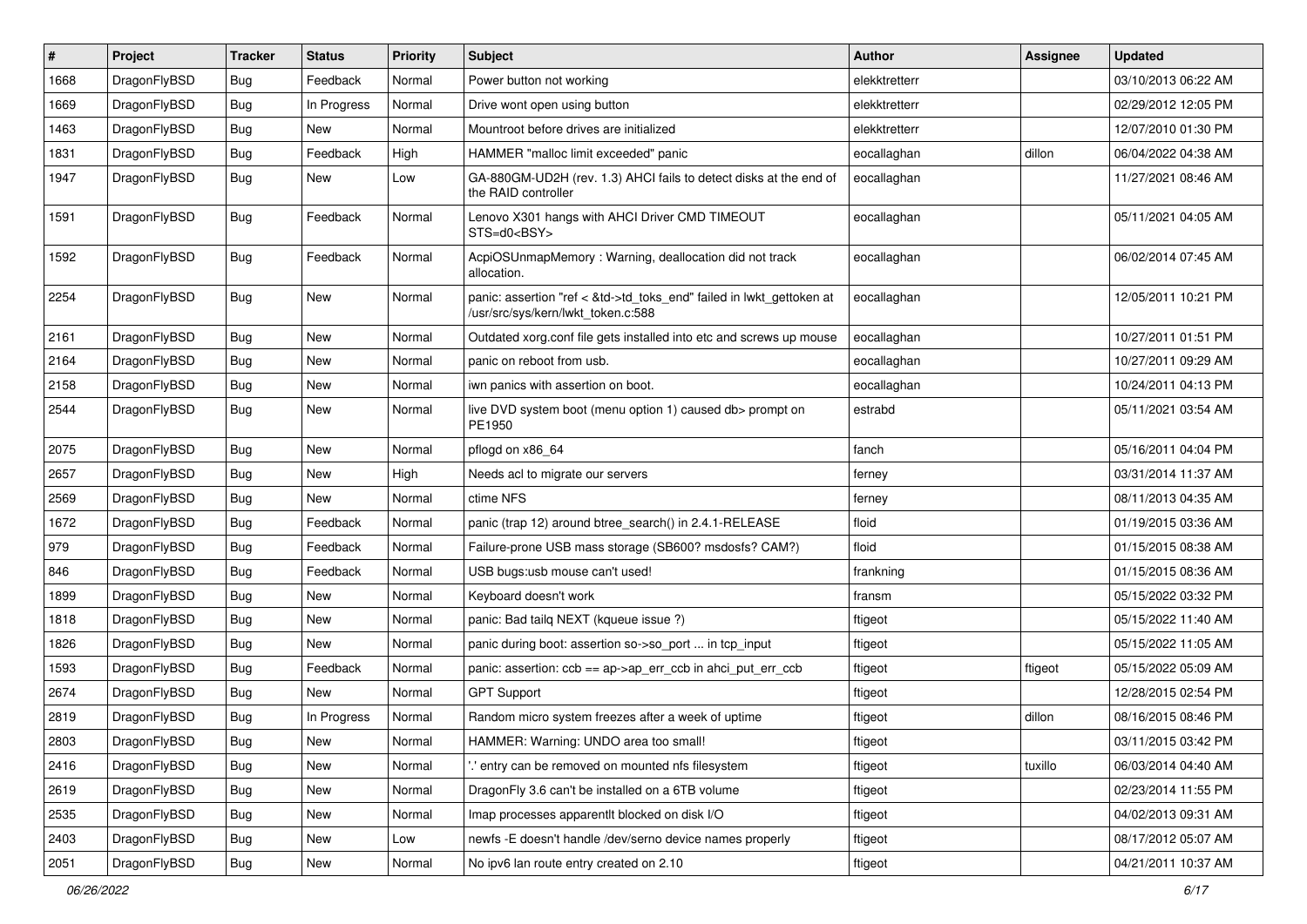| $\pmb{\#}$ | Project      | <b>Tracker</b> | <b>Status</b> | <b>Priority</b> | Subject                                                                                   | <b>Author</b> | Assignee  | <b>Updated</b>      |
|------------|--------------|----------------|---------------|-----------------|-------------------------------------------------------------------------------------------|---------------|-----------|---------------------|
| 2037       | DragonFlyBSD | Bug            | Feedback      | Normal          | Panic Bad link elm while building packages                                                | ftigeot       | dillon    | 04/21/2011 07:20 AM |
| 1923       | DragonFlyBSD | Bug            | <b>New</b>    | Normal          | Abysmal NFS performance with IPv6                                                         | ftigeot       |           | 12/05/2010 09:34 PM |
| 2577       | DragonFlyBSD | Bug            | <b>New</b>    | Normal          | virtio-blk iops performance is cpu limited on high end devices                            | gjs278        | vsrinivas | 08/01/2013 02:28 PM |
| 3165       | DragonFlyBSD | Bug            | <b>New</b>    | Normal          | Looping at boot time                                                                      | gop           |           | 12/28/2018 01:04 PM |
| 2095       | DragonFlyBSD | Bug            | <b>New</b>    | Low             | Running installer post-install: Unsupported DFUI transport "                              | greenrd       |           | 06/26/2011 09:20 AM |
| 2094       | DragonFlyBSD | Bug            | New           | Normal          | Segfault when gdb printing backtrace from core dump                                       | greenrd       |           | 06/25/2011 04:14 PM |
| 1486       | DragonFlyBSD | Bug            | Feedback      | Normal          | Interrupt storm related to SATA DVD device                                                | hasso         |           | 05/11/2021 04:01 AM |
| 1428       | DragonFlyBSD | Bug            | Feedback      | Low             | POSIX.1e implementation is too old                                                        | hasso         | tuxillo   | 05/11/2021 04:00 AM |
| 1411       | DragonFlyBSD | Bug            | Feedback      | Normal          | Burning doesn't work with ahci(4)                                                         | hasso         | dillon    | 05/11/2021 04:00 AM |
| 1313       | DragonFlyBSD | Bug            | <b>New</b>    | Low             | Signal code in kernel needs major overhaul (signal queues,<br>si code, si addr)           | hasso         |           | 05/11/2021 04:00 AM |
| 884        | DragonFlyBSD | Bug            | In Progress   | High            | Performance/memory problems under filesystem IO load                                      | hasso         |           | 05/11/2021 03:50 AM |
| 1502       | DragonFlyBSD | Bug            | In Progress   | Normal          | Lock while deleting files from nohistory HAMMER directories                               | hasso         |           | 03/10/2013 04:28 AM |
| 1563       | DragonFlyBSD | Bug            | Feedback      | Normal          | reset(1) doesn't reset terminal to the defaults                                           | hasso         |           | 03/10/2013 04:17 AM |
| 1525       | DragonFlyBSD | Bug            | <b>New</b>    | Normal          | boehm-gc problems                                                                         | hasso         |           | 10/13/2012 07:13 PM |
| 1532       | DragonFlyBSD | <b>Bug</b>     | New           | Low             | jemalloc doesn't work on DragonFly                                                        | hasso         | sjg       | 08/02/2011 01:14 AM |
| 1430       | DragonFlyBSD | Bug            | New           | Normal          | Buggy w(1)?                                                                               | hasso         | alexh     | 11/24/2010 08:09 AM |
| 1982       | DragonFlyBSD | Bug            | <b>New</b>    | Low             | There is no linuxulator on x86-64                                                         | herrgard      |           | 05/31/2022 02:25 PM |
| 2680       | DragonFlyBSD | Bug            | New           | Low             | boot0cfg update makes box unbootable                                                      | herrgard      |           | 06/10/2014 06:02 AM |
| 2045       | DragonFlyBSD | Bug            | <b>New</b>    | Normal          | ral(4): Fatal trap 12: page fault while in kernel mode (two panics)                       | herrgard      |           | 11/03/2011 05:34 PM |
| 2125       | DragonFlyBSD | Bug            | <b>New</b>    | Normal          | Weird garbage in dmesg                                                                    | herrgard      |           | 08/30/2011 08:04 PM |
| 3189       | DragonFlyBSD | Bug            | <b>New</b>    | Normal          | Allow DragonFly Mail Agent to accept an alternate config via<br>command line switch       | iang          |           | 08/16/2021 12:42 AM |
| 3029       | DragonFlyBSD | Bug            | <b>New</b>    | Normal          | Running DflyBSD 4.8 on FreeBSD bhyve as a guest                                           | iron          |           | 05/13/2022 04:33 AM |
| 2746       | DragonFlyBSD | Bug            | New           | Normal          | some fraction of xterms started from the xmonad window manager<br>get killed with SIGALRM | isenmann      | profmakx  | 12/28/2014 02:51 AM |
| 2604       | DragonFlyBSD | Bug            | <b>New</b>    | Normal          | dell laptop does not boot with LATEST                                                     | isenmann      |           | 11/20/2013 02:07 AM |
| 2825       | DragonFlyBSD | Bug            | <b>New</b>    | High            | 3x dhclient = hanging system (objcache exhausted)                                         | jaccovonb     | sepherosa | 05/11/2021 03:55 AM |
| 3134       | DragonFlyBSD | Bug            | New           | Normal          | RFC 3021 (/31 networks) appear to be unsupported                                          | jailbird      |           | 05/16/2018 11:03 PM |
| 2353       | DragonFlyBSD | Bug            | In Progress   | Normal          | panic: assertion "gd->gd_spinlocks_wr == 0" failed in<br>bsd4_schedulerclock              | jaydg         | alexh     | 11/28/2012 01:57 AM |
| 2369       | DragonFlyBSD | Bug            | New           | Normal          | panic: Bad link elm 0xffffffe07edf6068 next->prev != elm                                  | jaydg         |           | 08/15/2012 03:04 AM |
| 2308       | DragonFlyBSD | Bug            | New           | Normal          | System freeze when unloading snd_hda                                                      | jaydg         |           | 02/19/2012 07:15 AM |
| 2731       | DragonFlyBSD | <b>Bug</b>     | In Progress   | Normal          | Screen full of random colors when starting Xorg with Intel Haswell<br>HD Graphics P4600   | jkatzmaier    |           | 11/12/2014 04:08 PM |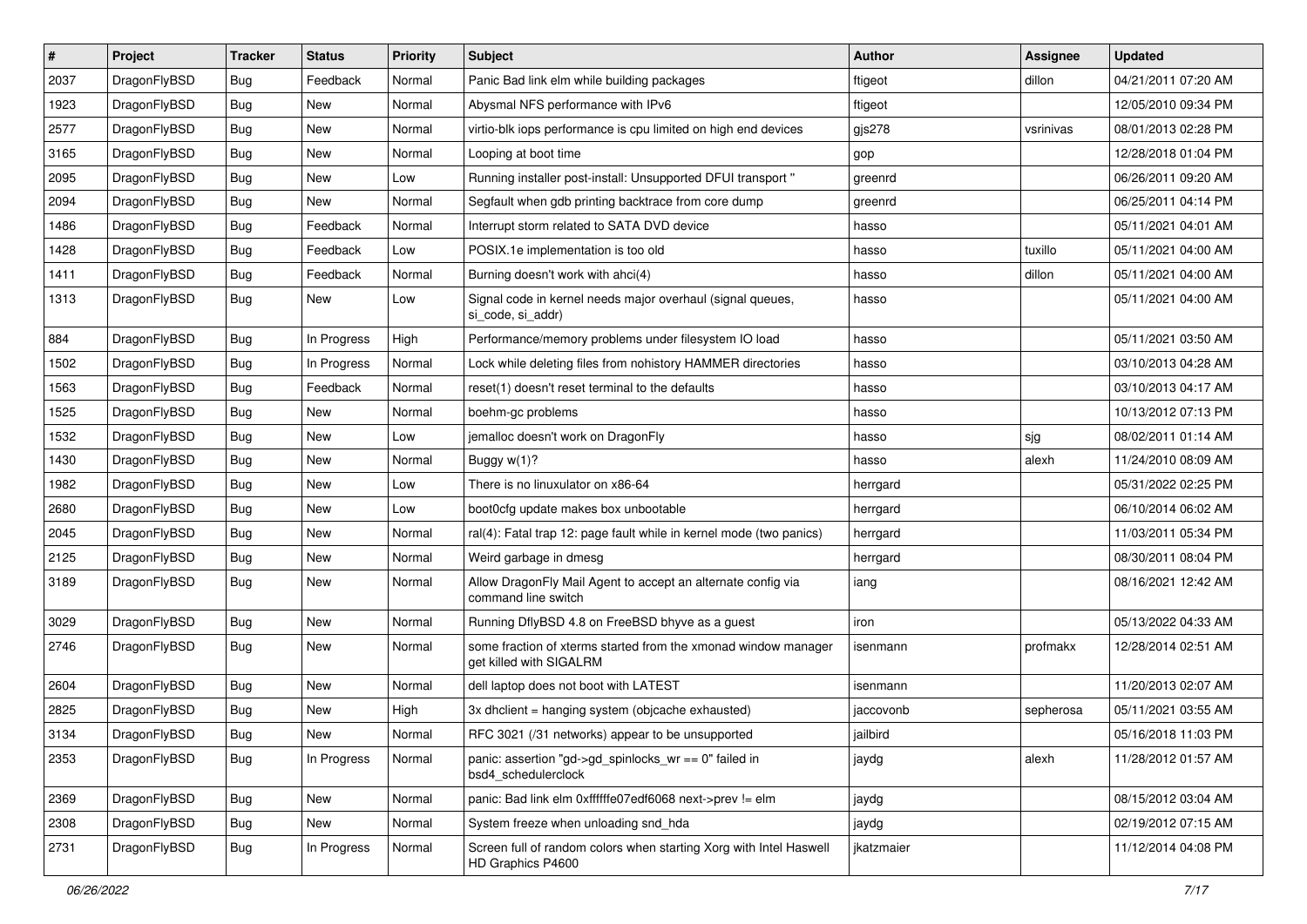| $\pmb{\#}$ | Project      | <b>Tracker</b> | <b>Status</b> | <b>Priority</b> | Subject                                                                                                    | Author          | <b>Assignee</b> | <b>Updated</b>      |
|------------|--------------|----------------|---------------|-----------------|------------------------------------------------------------------------------------------------------------|-----------------|-----------------|---------------------|
| 3089       | DragonFlyBSD | Bug            | In Progress   | Normal          | vtnet(4) - disable TCP checksum offload by default                                                         | jlane           | vadaszi         | 05/11/2021 04:14 AM |
| 2890       | DragonFlyBSD | Bug            | New           | Normal          | not able to boot usb installer on Toshiba Chromebook 2                                                     | johnnywhishbone |                 | 02/22/2016 03:42 AM |
| 2391       | DragonFlyBSD | Bug            | In Progress   | Normal          | System lock with ahci and acpi enabled on ATI RS690 chipset with<br>SMB600 sata controller                 | jorisgio        | vadaszi         | 06/03/2015 03:51 PM |
| 2712       | DragonFlyBSD | <b>Bug</b>     | <b>New</b>    | Normal          | connect(2) returns EINVAL when retrying after ECONNREFUSED                                                 | jorisgio        |                 | 08/14/2014 05:31 PM |
| 2013       | DragonFlyBSD | Bug            | In Progress   | Normal          | oversized DMA request loop                                                                                 | josepht         |                 | 05/11/2021 04:06 AM |
| 1745       | DragonFlyBSD | Bug            | Feedback      | Normal          | kmalloc panic                                                                                              | josepht         |                 | 05/11/2021 04:05 AM |
| 1330       | DragonFlyBSD | Bug            | Feedback      | Normal          | Hammer, usb disk, SYNCHRONIZE CACHE failure                                                                | josepht         |                 | 06/02/2014 04:56 AM |
| 2568       | DragonFlyBSD | Bug            | New           | Normal          | <b>AHCI</b> panic                                                                                          | josepht         |                 | 06/07/2013 05:52 PM |
| 1717       | DragonFlyBSD | Bug            | Feedback      | Normal          | HAMMER panic in hammer_cursor_down()                                                                       | josepht1        |                 | 05/11/2021 04:05 AM |
| 2245       | DragonFlyBSD | Bug            | New           | Normal          | panic: assertion "ref < &td->td_toks_end" failed in lwkt_gettoken at<br>/usr/src/sys/kern/lwkt_token.c:588 | juanfra684      |                 | 11/22/2011 07:41 PM |
| 2153       | DragonFlyBSD | <b>Bug</b>     | <b>New</b>    | Normal          | Too many unuseful warnings at boot                                                                         | juanfra684      |                 | 10/18/2011 10:16 PM |
| 3228       | DragonFlyBSD | Bug            | <b>New</b>    | Low             | pfi_kif_unref: state refcount <= 0 in dmesg                                                                | justin          |                 | 03/05/2021 06:39 AM |
| 385        | DragonFlyBSD | Bug            | Feedback      | Low             | Mail archive address removal                                                                               | justin          | justin          | 03/09/2013 11:24 AM |
| 2444       | DragonFlyBSD | Bug            | New           | Normal          | Crash during Hammer overnight cleanup                                                                      | justin          |                 | 11/04/2012 07:58 AM |
| 2090       | DragonFlyBSD | Bug            | Feedback      | Normal          | snd_hda does not support headphone automute                                                                | justin          |                 | 03/29/2012 08:03 PM |
| 2645       | DragonFlyBSD | Bug            | <b>New</b>    | Normal          | panic with dsched fq and ioprio                                                                            | jyoung15        |                 | 02/20/2014 07:29 AM |
| 1727       | DragonFlyBSD | Bug            | Feedback      | Normal          | CD boot panic (2.6.1) (usb?)                                                                               | kiril           |                 | 05/15/2022 05:10 AM |
| 2529       | DragonFlyBSD | Bug            | New           | Low             | Sundance network adapter is not detected and attached                                                      | kworr           |                 | 03/25/2013 02:29 AM |
| 2288       | DragonFlyBSD | Bug            | Feedback      | Normal          | Random IO performance loss introduced since January 1st                                                    | lentferj        |                 | 01/23/2013 04:21 PM |
| 2421       | DragonFlyBSD | <b>Bug</b>     | <b>New</b>    | High            | Kernel panic: vm_fault: page 0xc0f70000 not busy!                                                          | lentferj        |                 | 10/03/2012 08:16 AM |
| 1939       | DragonFlyBSD | Bug            | <b>New</b>    | Normal          | Panic on nightly build and stress test box                                                                 | lentferj        |                 | 12/18/2010 08:41 AM |
| 1916       | DragonFlyBSD | <b>Bug</b>     | New           | Normal          | Constant crashes on x86 64 with UFS                                                                        | lentferj        |                 | 11/21/2010 07:40 PM |
| 2892       | DragonFlyBSD | Bug            | <b>New</b>    | Normal          | swap_pager:indefinite wait bufferf error                                                                   | lhmwzy          |                 | 02/21/2016 10:32 PM |
| 3028       | DragonFlyBSD | <b>Bug</b>     | In Progress   | Normal          | installer: confusion of set/get disk encryption passphrase dialogs                                         | liweitianux     | tuxillo         | 06/03/2022 05:13 PM |
| 3310       | DragonFlyBSD | Bug            | In Progress   | Normal          | NVMM+QEMU fail to boot with UEFI: Mem Assist Failed<br>[gpa=0xfffffff0]                                    | liweitianux     |                 | 01/11/2022 03:22 PM |
| 2917       | DragonFlyBSD | <b>Bug</b>     | New           | Normal          | da8: reading primary partition table: error accessing offset<br>000000000000 for 512                       | liweitianux     |                 | 05/11/2021 08:43 PM |
| 2565       | DragonFlyBSD | Bug            | New           | Normal          | "ifconfig ix0 up" panic                                                                                    | ltpig402a       |                 | 06/03/2013 05:46 AM |
| 2434       | DragonFlyBSD | <b>Bug</b>     | New           | Normal          | BTX Halted - Boot fails on USB/GUI                                                                         | lucmv           |                 | 10/17/2012 08:12 PM |
| 2808       | DragonFlyBSD | Bug            | New           | Normal          | X freeze by switching between X and VT - results in black screen                                           | lukesky333      |                 | 05/11/2021 03:55 AM |
| 2531       | DragonFlyBSD | <b>Bug</b>     | New           | Normal          | camcontrol fails to disable APM                                                                            | m.lombardi85    |                 | 03/23/2013 12:28 PM |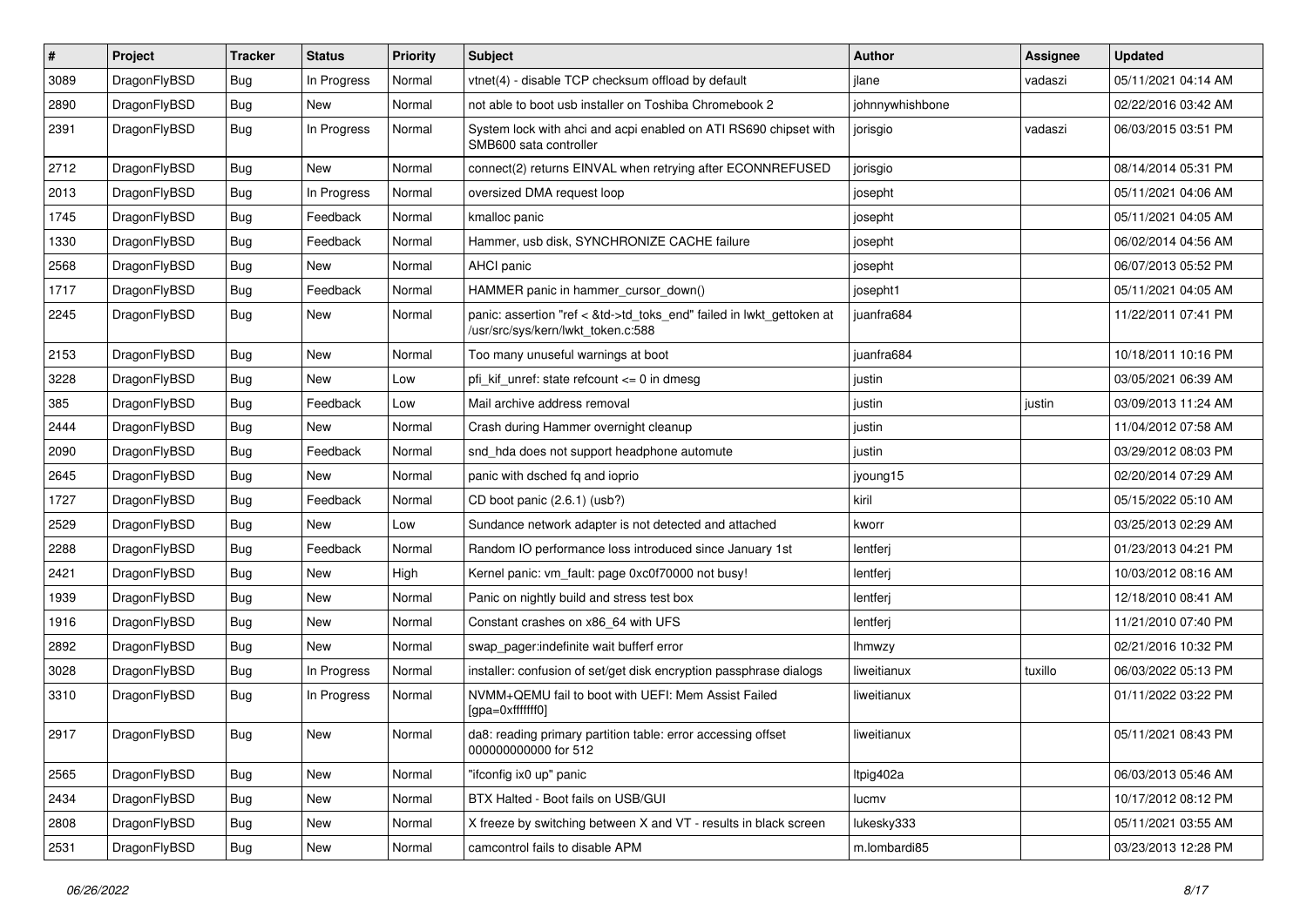| $\vert$ # | <b>Project</b> | <b>Tracker</b> | <b>Status</b> | Priority | <b>Subject</b>                                                                                            | Author                 | Assignee  | <b>Updated</b>      |
|-----------|----------------|----------------|---------------|----------|-----------------------------------------------------------------------------------------------------------|------------------------|-----------|---------------------|
| 2370      | DragonFlyBSD   | Bug            | New           | Normal   | panic: ffs valloc: dup alloc                                                                              | marino                 | vsrinivas | 02/01/2013 09:28 AM |
| 2167      | DragonFlyBSD   | Bug            | New           | Normal   | shutdown/reboot fails after uptime msg                                                                    | marino                 |           | 11/28/2011 03:01 AM |
| 2092      | DragonFlyBSD   | <b>Bug</b>     | New           | Normal   | Panic: Bad link elm 0x next->prev != elm                                                                  | masterblaster          | dillon    | 12/04/2011 12:49 PM |
| 3035      | DragonFlyBSD   | <b>Bug</b>     | New           | Normal   | panic: assertion "cpu $>= 0$ && cpu < ncpus" failed in netisr cpuport<br>at /usr/src/sys/net/netisr2.h:87 | masu                   |           | 05/11/2017 01:24 AM |
| 2809      | DragonFlyBSD   | <b>Bug</b>     | <b>New</b>    | Normal   | hammer mirror-stream                                                                                      | masu                   |           | 04/10/2015 12:33 AM |
| 1860      | DragonFlyBSD   | Bug            | Feedback      | Normal   | Panic while creating UFS fs on vn(4) for initrd                                                           | matthias               |           | 02/29/2012 07:16 AM |
| 2067      | DragonFlyBSD   | <b>Bug</b>     | <b>New</b>    | Normal   | sound/pcm: "play interrupt timeout, channel dead"                                                         | matthiasr              |           | 05/11/2021 03:55 AM |
| 2598      | DragonFlyBSD   | Bug            | <b>New</b>    | Normal   | i386 via USB Booting                                                                                      | mbzadegan              |           | 10/21/2013 02:28 AM |
| 2644      | DragonFlyBSD   | Bug            | Feedback      | Normal   | 3.6.0-REL trap 9 on boot                                                                                  | memmerto               |           | 11/27/2021 08:08 AM |
| 1293      | DragonFlyBSD   | <b>Bug</b>     | <b>New</b>    | Normal   | 2.2.1-REL Installer Request                                                                               | mk                     | tuxillo   | 05/11/2021 04:00 AM |
| 3317      | DragonFlyBSD   | <b>Bug</b>     | In Progress   | Normal   | Network vtnet0 not working on Hetzner cloud                                                               | mneumann               |           | 06/18/2022 03:55 AM |
| 3235      | DragonFlyBSD   | <b>Bug</b>     | <b>New</b>    | Normal   | Kernel panic in devfs_vnops.c                                                                             | mneumann               |           | 04/28/2020 07:00 AM |
| 3222      | DragonFlyBSD   | <b>Bug</b>     | <b>New</b>    | Normal   | gcc - undefined reference to '__atomic_load' (missing libatomic?)                                         | mneumann               |           | 02/08/2020 02:45 AM |
| 3111      | DragonFlyBSD   | Bug            | In Progress   | High     | Mouse lags every second heavily under X11                                                                 | mneumann               |           | 12/12/2017 09:46 PM |
| 2972      | DragonFlyBSD   | <b>Bug</b>     | <b>New</b>    | Normal   | ipfw3 "deny to me" does not work correctly                                                                | mneumann               |           | 12/27/2016 12:11 PM |
| 2881      | DragonFlyBSD   | <b>Bug</b>     | <b>New</b>    | Normal   | Pulseaudio hangs/resets system when starting X11                                                          | mneumann               |           | 01/09/2016 03:08 AM |
| 2788      | DragonFlyBSD   | <b>Bug</b>     | <b>New</b>    | Normal   | ioctl GSLICEINFO: Not working for vnode slice                                                             | mneumann               |           | 02/12/2015 07:49 AM |
| 3218      | DragonFlyBSD   | <b>Bug</b>     | <b>New</b>    | Normal   | Kernel panics are not sent to comconsole when booted over EFI                                             | mqudsi                 |           | 12/02/2019 08:52 PM |
| 168       | DragonFlyBSD   | <b>Bug</b>     | In Progress   | Normal   | Livelocked limit engaged while trying to setup IPW wireless                                               | mschacht               | sepherosa | 05/11/2021 04:05 AM |
| 1144      | DragonFlyBSD   | <b>Bug</b>     | Feedback      | Normal   | Incorrect clock under KVM                                                                                 | msylvan                |           | 03/09/2013 01:17 PM |
| 679       | DragonFlyBSD   | <b>Bug</b>     | <b>New</b>    | Low      | Netgraph backward compatibility for old *LEN constants                                                    | nant                   | nant      | 02/18/2014 05:45 AM |
| 2104      | DragonFlyBSD   | Bug            | New           | Normal   | network configuration seg. fault on install CD                                                            | navratil               |           | 07/26/2011 07:55 AM |
| 2958      | DragonFlyBSD   | Bug            | Feedback      | Normal   | Hammer FS dies during pruning after massive write load                                                    | neilb                  |           | 10/11/2016 04:20 AM |
| 2957      | DragonFlyBSD   | <b>Bug</b>     | Feedback      | Normal   | swapoff -a followed by swapon -a doesn't give your swap back                                              | neilb                  |           | 10/09/2016 04:17 AM |
| 3215      | DragonFlyBSD   | <b>Bug</b>     | New           | Normal   | Hang in tcdrain(3) after write(3)                                                                         | noloader               |           | 11/25/2019 03:08 PM |
| 1193      | DragonFlyBSD   | <b>Bug</b>     | <b>New</b>    | Normal   | kernel doesn't recognize cdrom drive                                                                      | nonsolosoft            |           | 01/25/2014 09:11 PM |
| 2622      | DragonFlyBSD   | <b>Bug</b>     | <b>New</b>    | Normal   | VAIO FIT15E fn keys support                                                                               | nonsolosoft            |           | 12/31/2013 01:31 AM |
| 2621      | DragonFlyBSD   | <b>Bug</b>     | <b>New</b>    | Normal   | core dump using cdrom                                                                                     | nonsolosoft            |           | 12/27/2013 12:43 AM |
| 2182      | DragonFlyBSD   | Bug            | <b>New</b>    | Normal   | if msk PHY FIFO underrun/overflow                                                                         | nonsolosoft            |           | 09/03/2012 06:39 AM |
| 2412      | DragonFlyBSD   | Bug            | New           | Normal   | wlan0 fails to get address via dhclient                                                                   | nonsolosoft            |           | 08/30/2012 05:55 AM |
| 3052      | DragonFlyBSD   | Bug            | New           | Normal   | panic DragonFly v4.8.1-RELEASE by mounting a malformed NTFS<br>image [64.000]                             | open.source@ribose.com |           | 08/14/2017 03:22 AM |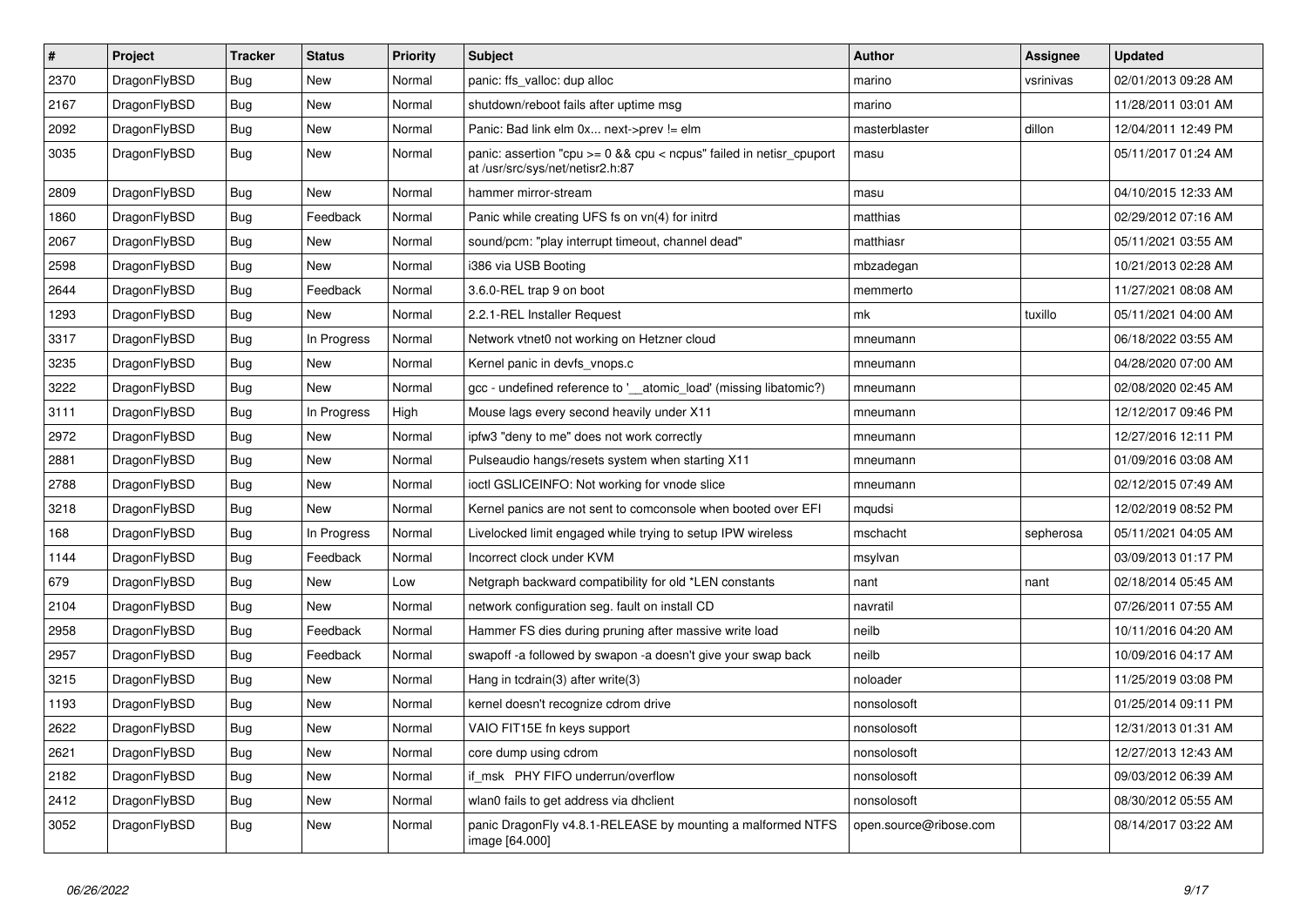| #    | Project      | <b>Tracker</b> | <b>Status</b> | <b>Priority</b> | Subject                                                                                                            | <b>Author</b>          | Assignee | <b>Updated</b>      |
|------|--------------|----------------|---------------|-----------------|--------------------------------------------------------------------------------------------------------------------|------------------------|----------|---------------------|
| 3051 | DragonFlyBSD | Bug            | <b>New</b>    | Normal          | panic DragonFly v4.8.1-RELEASE by mounting a malformed NTFS<br>image [12.000]                                      | open.source@ribose.com |          | 08/14/2017 03:20 AM |
| 3049 | DragonFlyBSD | <b>Bug</b>     | <b>New</b>    | Normal          | panic DragonFly v4.8.1-RELEASE by mounting a malformed<br>msdosfs image [12.128]                                   | open.source@ribose.com |          | 08/14/2017 02:53 AM |
| 2802 | DragonFlyBSD | <b>Bug</b>     | <b>New</b>    | Normal          | USB Wifi urtwn0 crash from cd boot                                                                                 | opvalues               |          | 03/10/2015 01:07 AM |
| 2799 | DragonFlyBSD | <b>Bug</b>     | New           | Normal          | Fatal trap 12 caused by moused(8) -p/dev/cual0                                                                     | opvalues               |          | 03/04/2015 11:01 PM |
| 3152 | DragonFlyBSD | Bug            | Feedback      | Normal          | Console's size in ttyv0 and single user mode is sticking to 80x25,<br>while ttyv1 can make use of the whole screen | overtime               |          | 02/24/2019 01:08 AM |
| 3107 | DragonFlyBSD | <b>Bug</b>     | <b>New</b>    | Low             | ACPI interrupt storm when loading i915 on Lenovo T460                                                              | oyvinht                |          | 07/15/2020 07:01 AM |
| 2874 | DragonFlyBSD | <b>Bug</b>     | <b>New</b>    | Normal          | make world DESTDIR=/emptydir fails                                                                                 | pascii                 |          | 12/25/2015 07:04 AM |
| 2117 | DragonFlyBSD | <b>Bug</b>     | <b>New</b>    | High            | ACPI and/or bce(4) problem with 2.11.0.673.g0d557 on HP DL380<br>G6                                                | pauska                 |          | 08/22/2011 10:15 AM |
| 1769 | DragonFlyBSD | <b>Bug</b>     | <b>New</b>    | Normal          | panic: assertion: _tp->tt_msg->tt_cpuid == mycpuid in<br>tcp_callout_active                                        | pavalos                | sjg      | 05/15/2022 11:07 AM |
| 2898 | DragonFlyBSD | <b>Bug</b>     | <b>New</b>    | Normal          | <b>HAMMER</b> panic                                                                                                | pavalos                |          | 11/03/2018 07:05 AM |
| 2526 | DragonFlyBSD | <b>Bug</b>     | <b>New</b>    | Normal          | hammer cleanup doesn't run on first day of DST                                                                     | pavalos                |          | 10/18/2016 05:28 PM |
| 2248 | DragonFlyBSD | <b>Bug</b>     | New           | Normal          | sysctl panic                                                                                                       | pavalos                |          | 11/23/2011 06:23 PM |
| 2199 | DragonFlyBSD | <b>Bug</b>     | <b>New</b>    | Normal          | screen segfaults if utmpx isn't present                                                                            | pavalos                |          | 11/15/2011 10:52 PM |
| 2099 | DragonFlyBSD | <b>Bug</b>     | <b>New</b>    | Normal          | page fault panic in vm system                                                                                      | pavalos                |          | 07/10/2011 08:51 AM |
| 2048 | DragonFlyBSD | <b>Bug</b>     | New           | Normal          | panic: ffs sync: rofs mod                                                                                          | pavalos                |          | 04/12/2011 05:45 AM |
| 2008 | DragonFlyBSD | <b>Bug</b>     | <b>New</b>    | Normal          | lwkt_setcpu_remote: td->td_flags 00800621 console flood                                                            | pavalos                |          | 03/06/2011 09:37 PM |
| 1969 | DragonFlyBSD | <b>Bug</b>     | <b>New</b>    | Normal          | pf-related network problem                                                                                         | pavalos                | lentferj | 02/01/2011 06:57 PM |
| 1949 | DragonFlyBSD | <b>Bug</b>     | <b>New</b>    | Normal          | iwn panic                                                                                                          | pavalos                |          | 01/30/2011 03:21 AM |
| 1946 | DragonFlyBSD | <b>Bug</b>     | New           | Normal          | ieee80211 panic                                                                                                    | pavalos                | josepht  | 01/27/2011 06:00 PM |
| 599  | DragonFlyBSD | <b>Bug</b>     | <b>New</b>    | Urgent          | 1.9.0 reproducable panic                                                                                           | pavalos                |          | 12/22/2010 01:08 AM |
| 3226 | DragonFlyBSD | <b>Bug</b>     | <b>New</b>    | Normal          | Xorg freezes in vm: thread stuck in "objtrm1"                                                                      | peeter                 |          | 04/08/2020 02:10 AM |
| 2970 | DragonFlyBSD | <b>Bug</b>     | New           | Normal          | kernel 4.7: "Is -I" causes panic on UDF filesystem: "bgetvp -<br>overlapping buffer"                               | peeter                 |          | 12/21/2016 02:46 AM |
| 1943 | DragonFlyBSD | <b>Bug</b>     | <b>New</b>    | Normal          | hammer assertion panic                                                                                             | peter                  |          | 12/27/2010 12:45 AM |
| 1990 | DragonFlyBSD | Bug            | <b>New</b>    | Normal          | /mnt too large to mount                                                                                            | peur.neu               |          | 02/16/2011 11:24 PM |
| 1951 | DragonFlyBSD | <b>Bug</b>     | New           | Normal          | dma timeouts at phyaddr on a good hdd                                                                              | peur.neu               |          | 01/04/2011 07:12 AM |
| 1559 | DragonFlyBSD | <b>Bug</b>     | New           | Normal          | kernel trap                                                                                                        | phma                   |          | 11/27/2021 08:43 AM |
| 3247 | DragonFlyBSD | <b>Bug</b>     | New           | Normal          | Kernel panic doing nothing much                                                                                    | phma                   |          | 09/12/2020 11:40 PM |
| 2816 | DragonFlyBSD | Bug            | New           | Normal          | A multitasking process being debugged can get stuck                                                                | phma                   |          | 05/19/2015 03:57 AM |
| 2611 | DragonFlyBSD | <b>Bug</b>     | New           | Normal          | Change in IP address results in network not working                                                                | phma                   |          | 12/05/2013 07:55 PM |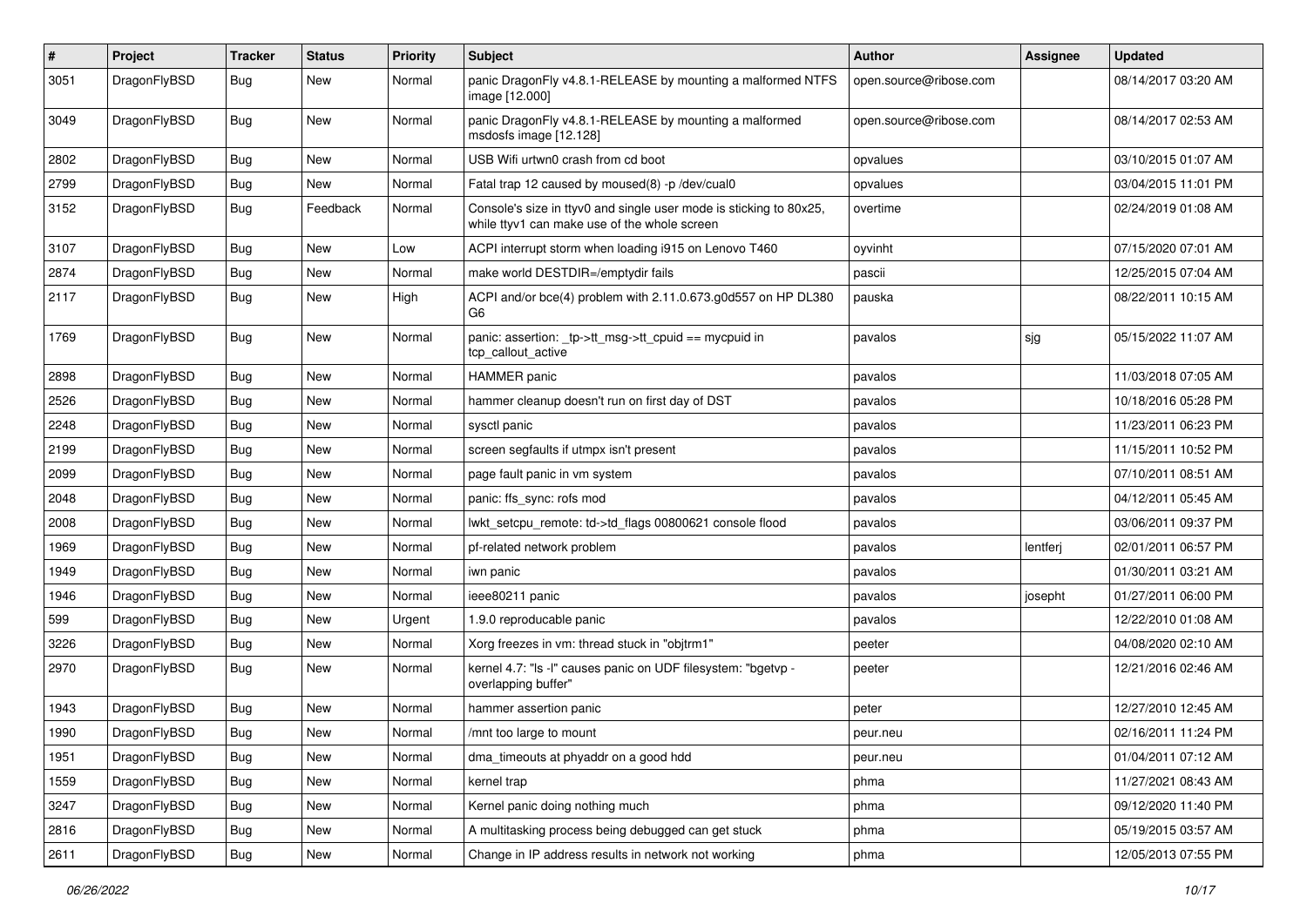| $\vert$ # | <b>Project</b> | <b>Tracker</b> | <b>Status</b> | <b>Priority</b> | <b>Subject</b>                                                                                                                                                                                    | <b>Author</b> | Assignee | <b>Updated</b>      |
|-----------|----------------|----------------|---------------|-----------------|---------------------------------------------------------------------------------------------------------------------------------------------------------------------------------------------------|---------------|----------|---------------------|
| 2557      | DragonFlyBSD   | Bug            | <b>New</b>    | Normal          | stock 3.4.1 kernel halts during booting if dm and dm target crypt<br>are loaded and RAID controller is present                                                                                    | phma          |          | 05/12/2013 10:38 PM |
| 2552      | DragonFlyBSD   | Bug            | <b>New</b>    | Low             | hammer recovery should indicate progress                                                                                                                                                          | phma          |          | 05/03/2013 12:13 AM |
| 2547      | DragonFlyBSD   | Bug            | New           | High            | crashed while doing a dry run of pkg rolling-replace                                                                                                                                              | phma          |          | 04/18/2013 10:40 PM |
| 2389      | DragonFlyBSD   | <b>Bug</b>     | <b>New</b>    | Normal          | computer crashed while listing processes                                                                                                                                                          | phma          |          | 06/18/2012 02:49 PM |
| 2387      | DragonFlyBSD   | <b>Bug</b>     | New           | Normal          | hammer ignores -t during dedup                                                                                                                                                                    | phma          |          | 06/17/2012 12:30 PM |
| 2331      | DragonFlyBSD   | <b>Bug</b>     | New           | Normal          | reading mouse mode from unopen file descriptor hangs mouse<br>driver                                                                                                                              | phma          |          | 03/14/2012 09:43 AM |
| 2311      | DragonFlyBSD   | Bug            | New           | Normal          | Xorg crash having something to do with drm                                                                                                                                                        | phma          |          | 02/22/2012 09:59 AM |
| 2306      | DragonFlyBSD   | <b>Bug</b>     | <b>New</b>    | Normal          | a crash starts the kernel debugger in text mode, but just reboots in X                                                                                                                            | phma          |          | 02/11/2012 08:02 PM |
| 3302      | DragonFlyBSD   | Bug            | New           | Normal          | Will not boot on System76 Lemur Pro (lemp10)                                                                                                                                                      | piecuch       |          | 11/03/2021 10:21 AM |
| 3298      | DragonFlyBSD   | <b>Bug</b>     | New           | Normal          | Running "w" and having logged in via XDM through VNC, "w" prints<br>an extra error message                                                                                                        | piecuch       |          | 10/25/2021 09:16 AM |
| 3239      | DragonFlyBSD   | Bug            | <b>New</b>    | Normal          | unable to SIGKILL glitched emacs                                                                                                                                                                  | piecuch       |          | 05/26/2020 03:30 AM |
| 3238      | DragonFlyBSD   | <b>Bug</b>     | New           | Normal          | race conditions when printing from vkernel console                                                                                                                                                | piecuch       |          | 05/19/2020 02:50 PM |
| 2496      | DragonFlyBSD   | Bug            | New           | Normal          | NTFS malloc limit exceeded                                                                                                                                                                        | plasmob       | tuxillo  | 02/19/2013 08:47 AM |
| 1101      | DragonFlyBSD   | Bug            | Feedback      | Normal          | ohci related panic                                                                                                                                                                                | polachok      |          | 05/11/2021 04:00 AM |
| 3245      | DragonFlyBSD   | Bug            | <b>New</b>    | Normal          | panic: free: quard1x fail, i915 load from loader.conf                                                                                                                                             | polachok      |          | 08/21/2020 10:36 AM |
| 1577      | DragonFlyBSD   | Bug            | Feedback      | Normal          | panic: assertion: leaf->base.obj id == ip->obj id in<br>hammer ip delete range                                                                                                                    | qhwt+dfly     |          | 05/11/2021 04:01 AM |
| 1387      | DragonFlyBSD   | Bug            | Feedback      | Normal          | zero-size malloc and ps: kvm getprocs: Bad address                                                                                                                                                | qhwt+dfly     |          | 05/11/2021 04:00 AM |
| 1368      | DragonFlyBSD   | Bug            | In Progress   | Normal          | suspend signal race?                                                                                                                                                                              | qhwt+dfly     |          | 05/11/2021 03:51 AM |
| 570       | DragonFlyBSD   | Bug            | Feedback      | Normal          | 1.8.x: ACPI problems                                                                                                                                                                              | qhwt+dfly     |          | 06/02/2014 03:45 AM |
| 1876      | DragonFlyBSD   | Bug            | New           | Normal          | devfs in $ ail + logging$ out from console(ttyv1+) -> panic                                                                                                                                       | qhwt.dfly     | tuxillo  | 05/31/2022 03:24 PM |
| 1942      | DragonFlyBSD   | Bug            | <b>New</b>    | Normal          | locking against myself in getcacheblk()?                                                                                                                                                          | qhwt.dfly     |          | 05/31/2022 02:15 PM |
| 1917      | DragonFlyBSD   | Bug            | <b>New</b>    | Normal          | panic: assertion: (RB_EMPTY(&ip->rec_tree) && (ip->flags &<br>HAMMER_INODE_XDIRTY) == 0)    (!RB_EMPTY(&ip->rec_tree)<br>&& (ip->flags & HAMMER_INODE_XDIRTY) != 0) in<br>hammer flush inode done | qhwt.dfly     |          | 11/24/2010 03:23 AM |
| 2371      | DragonFlyBSD   | Bug            | <b>New</b>    | Normal          | Timezone problem with America/Sao Paulo                                                                                                                                                           | raitech       |          | 05/17/2012 01:42 PM |
| 1560      | DragonFlyBSD   | Bug            | Feedback      | Normal          | Unable to modify partition table on ThinkPad T61p during install                                                                                                                                  | rehsack       |          | 01/15/2015 08:57 AM |
| 3313      | DragonFlyBSD   | Bug            | New           | Normal          | Can't boot from my live USB at all. The kernel loading process<br>hangs.                                                                                                                          | rempas        |          | 06/03/2022 12:16 AM |
| 2675      | DragonFlyBSD   | <b>Bug</b>     | <b>New</b>    | Low             | Ultimate N WiFi Link 5300 get iwn intr: fatal firmware error on 5GHz                                                                                                                              | revuwa        |          | 05/11/2021 04:07 AM |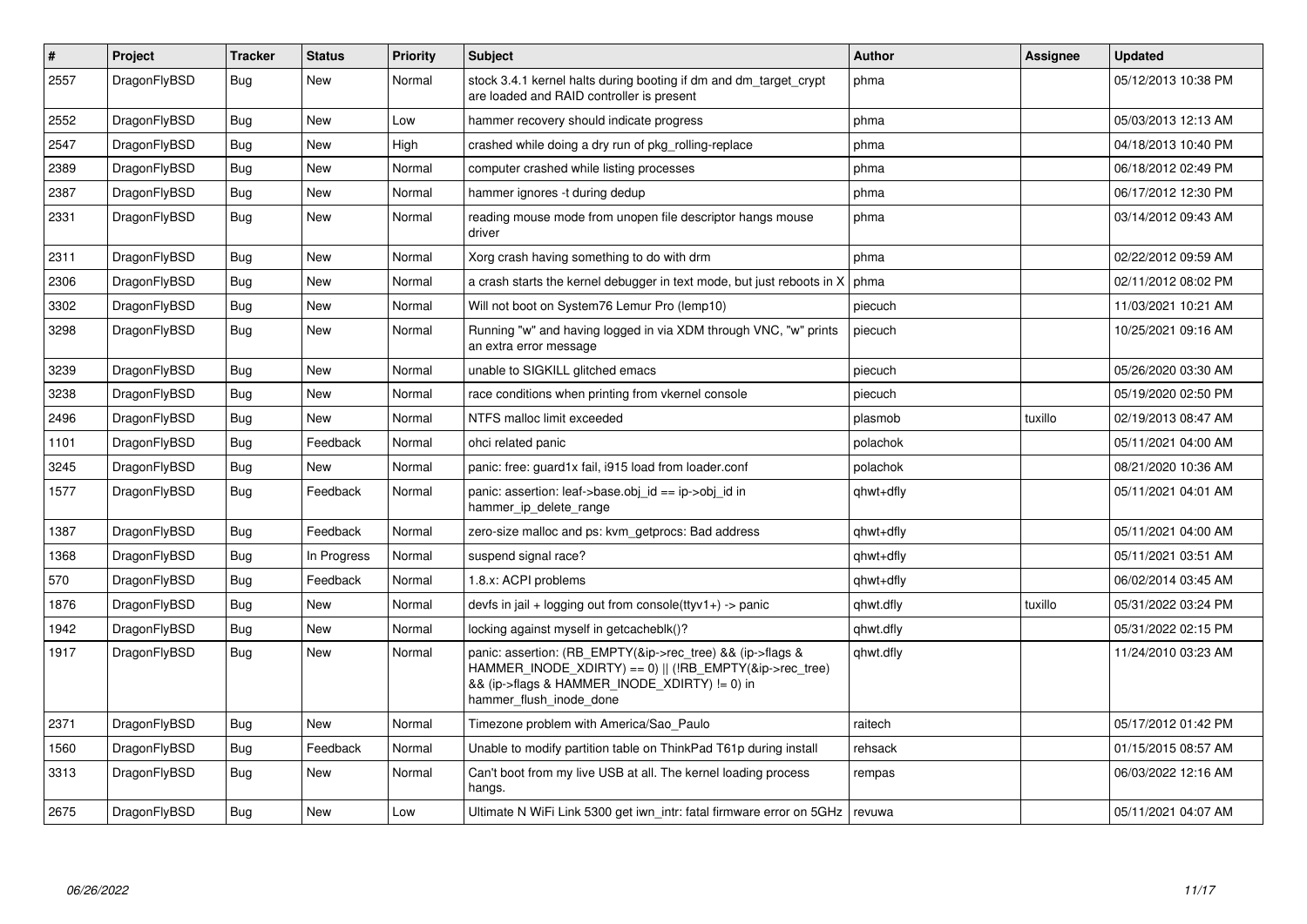| #    | Project      | <b>Tracker</b> | <b>Status</b> | <b>Priority</b> | Subject                                                                                                                                                  | <b>Author</b> | <b>Assignee</b> | <b>Updated</b>      |
|------|--------------|----------------|---------------|-----------------|----------------------------------------------------------------------------------------------------------------------------------------------------------|---------------|-----------------|---------------------|
| 2822 | DragonFlyBSD | Bug            | New           | Normal          | USB 3.0 stick throws "reading primary partition table: error<br>accessing offset 000[] for 152" error, while the stick works on any<br>other OS I tested | revuwa        | profmakx        | 06/29/2015 05:56 AM |
| 1836 | DragonFlyBSD | Bug            | <b>New</b>    | Normal          | Incorrect TCP checksum show up in tcpdump                                                                                                                | robgar1       |                 | 05/15/2022 11:22 AM |
| 2430 | DragonFlyBSD | Bug            | <b>New</b>    | Normal          | Alternate Password Hash method                                                                                                                           | robin.carey1  |                 | 10/07/2012 06:28 AM |
| 2138 | DragonFlyBSD | <b>Bug</b>     | <b>New</b>    | Normal          | > 100% CPU usage                                                                                                                                         | robin.carey1  |                 | 09/26/2011 12:20 PM |
| 600  | DragonFlyBSD | <b>Bug</b>     | <b>New</b>    | Low             | /sys/libkern/karc4random                                                                                                                                 | robin_carey5  | profmakx        | 01/19/2015 03:07 AM |
| 2626 | DragonFlyBSD | Bug            | New           | Normal          | iwn driver drops with error: "firmware error 'iwn_intr: fatal firmware<br>error""                                                                        | rodyaj        |                 | 01/09/2014 05:50 AM |
| 2738 | DragonFlyBSD | <b>Bug</b>     | New           | Normal          | Hammer: Strange behavior when trying to recover old version of<br>moved file                                                                             | roland        |                 | 11/20/2014 08:02 AM |
| 3141 | DragonFlyBSD | <b>Bug</b>     | <b>New</b>    | Normal          | dhclient blocks boot process                                                                                                                             | rowo          |                 | 12/16/2018 11:01 AM |
| 2887 | DragonFlyBSD | Bug            | <b>New</b>    | Low             | Missing extattr_namespace_to_string and<br>extattr_string_to_namespace functions                                                                         | rubenk        |                 | 02/06/2016 05:09 AM |
| 1975 | DragonFlyBSD | Bug            | <b>New</b>    | Normal          | Applications seg fault in select() and poll()                                                                                                            | rumcic        |                 | 05/31/2022 02:58 PM |
| 1218 | DragonFlyBSD | <b>Bug</b>     | In Progress   | Normal          | panic: assertion: $error == 0$ in hammer start transaction                                                                                               | rumcic        |                 | 05/11/2021 04:00 AM |
| 998  | DragonFlyBSD | <b>Bug</b>     | In Progress   | Normal          | Unconfiguring a vn while it is mounted                                                                                                                   | rumcic        | tuxillo         | 05/11/2021 04:00 AM |
| 1580 | DragonFlyBSD | <b>Bug</b>     | Feedback      | Normal          | Panic (Fatal trap 12: page fault while in kernel mode) while playing<br>with pf and netif names                                                          | rumcic        |                 | 12/21/2018 01:21 AM |
| 1250 | DragonFlyBSD | Bug            | Feedback      | Normal          | Panic upon plugging an USB flash drive into the machine                                                                                                  | rumcic        |                 | 03/10/2013 05:17 AM |
| 1249 | DragonFlyBSD | Bug            | Feedback      | Normal          | panic: ffs vfree: freeing free inode                                                                                                                     | rumcic        |                 | 03/10/2013 05:13 AM |
| 1489 | DragonFlyBSD | <b>Bug</b>     | Feedback      | Normal          | panic: ufs dirbad: bad dir                                                                                                                               | rumcic        |                 | 03/10/2013 04:34 AM |
| 2423 | DragonFlyBSD | Bug            | <b>New</b>    | Urgent          | After multiple panics/locks, hitting KKASSERT in<br>hammer init cursor                                                                                   | rumcic        |                 | 09/18/2012 02:28 AM |
| 2080 | DragonFlyBSD | Bug            | <b>New</b>    | Normal          | panic: lockmgr thrd_sleep: called from interrupt, ipi, or hard code<br>section                                                                           | rumcic        |                 | 05/30/2011 05:06 PM |
| 2072 | DragonFlyBSD | Bug            | <b>New</b>    | Normal          | Fatal trap 12: stopped at lwkt send ipig3                                                                                                                | rumcic        |                 | 05/17/2011 04:12 AM |
| 1874 | DragonFlyBSD | <b>Bug</b>     | New           | Normal          | mpd listening on all IPs, accepting only on one                                                                                                          | rumcic        |                 | 05/08/2011 01:01 PM |
| 1873 | DragonFlyBSD | Bug            | <b>New</b>    | Normal          | Panic upon usb mouse detach and reattaching                                                                                                              | rumcic        |                 | 02/01/2011 09:53 AM |
| 2316 | DragonFlyBSD | <b>Bug</b>     | <b>New</b>    | Normal          | Ungraceful invalid password handling for adding a new user in the<br>installer                                                                           | rune          |                 | 04/27/2012 11:23 PM |
| 2549 | DragonFlyBSD | <b>Bug</b>     | In Progress   | Normal          | netgraph7: Kernel page fault.                                                                                                                            | russiane39    | nant            | 05/10/2013 11:20 PM |
| 3047 | DragonFlyBSD | <b>Bug</b>     | New           | Normal          | HAMMER critical write error                                                                                                                              | samuel        |                 | 06/19/2019 09:50 AM |
| 2123 | DragonFlyBSD | <b>Bug</b>     | <b>New</b>    | Normal          | hammer is losing files                                                                                                                                   | schmir        |                 | 08/30/2011 07:56 PM |
| 2042 | DragonFlyBSD | <b>Bug</b>     | New           | Normal          | kernel panic, when run boot0cfg                                                                                                                          | sepherosa     |                 | 05/31/2022 03:01 PM |
| 2100 | DragonFlyBSD | <b>Bug</b>     | Feedback      | Normal          | devfs related panic                                                                                                                                      | sepherosa     | alexh           | 07/10/2011 02:29 PM |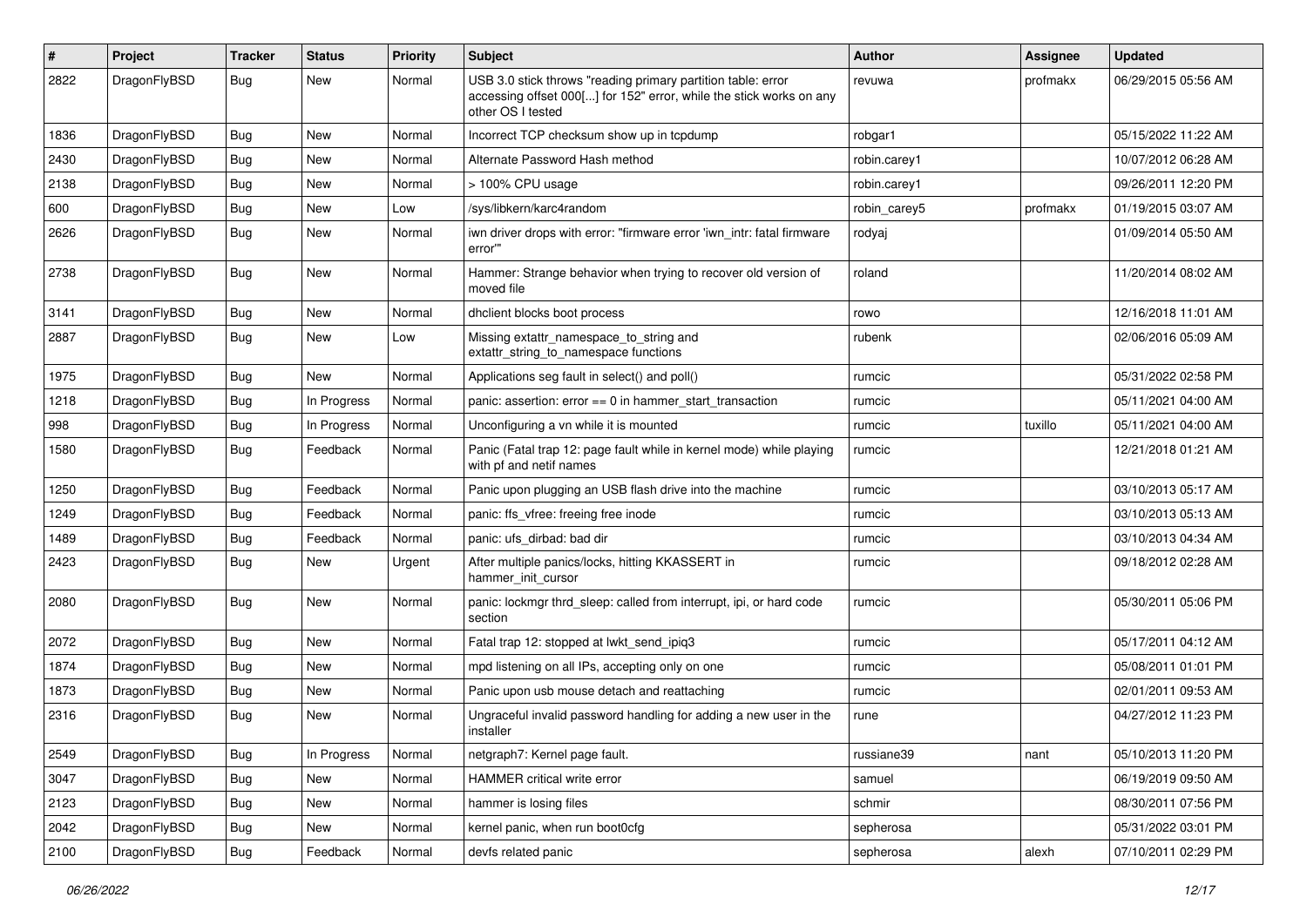| $\pmb{\#}$ | Project      | <b>Tracker</b> | <b>Status</b> | <b>Priority</b> | <b>Subject</b>                                                                       | Author     | <b>Assignee</b> | <b>Updated</b>      |
|------------|--------------|----------------|---------------|-----------------|--------------------------------------------------------------------------------------|------------|-----------------|---------------------|
| 1944       | DragonFlyBSD | Bug            | New           | Normal          | panic: backing_object 0xdea7b258 was somehow re-referenced<br>during collapse!       | sepherosa  |                 | 12/27/2010 02:06 AM |
| 2924       | DragonFlyBSD | Bug            | <b>New</b>    | Normal          | cat -v fails to tag characters in extended table with M- prefix with<br>some locales | sevan      |                 | 07/11/2016 07:18 AM |
| 2396       | DragonFlyBSD | Bug            | Feedback      | High            | Latest 3.1 development version core dumps while destroying master<br><b>PFS</b>      | sgeorge    |                 | 01/23/2013 04:10 PM |
| 2347       | DragonFlyBSD | Bug            | Feedback      | High            | Hammer PFSes destroy does not give back full space allocated to<br><b>PFS</b>        | sgeorge    |                 | 07/19/2012 01:11 AM |
| 2124       | DragonFlyBSD | Bug            | <b>New</b>    | Normal          | getty repeating too quickly on port /dev/ttyv0                                       | sgeorge.ml |                 | 09/01/2011 04:28 AM |
| 2891       | DragonFlyBSD | Bug            | New           | Normal          | Kernel panic in IEEE802.11 related code                                              | shamaz     |                 | 05/29/2016 05:49 PM |
| 2863       | DragonFlyBSD | Bug            | New           | Normal          | HAMMER synch tid is zero                                                             | shamaz     |                 | 12/12/2015 11:24 PM |
| 2820       | DragonFlyBSD | Bug            | <b>New</b>    | Normal          | TP-Link USB Wi-Fi adapter cannot be reattached to the system                         | shamaz     |                 | 05/22/2015 09:45 PM |
| 1961       | DragonFlyBSD | Bug            | New           | Normal          | Can't create dump from DDB                                                           | shamaz     |                 | 01/29/2011 09:02 PM |
| 1884       | DragonFlyBSD | Bug            | <b>New</b>    | Normal          | System completely freezes while listening music (devbuf: malloc<br>limit exceeded)   | shamaz     |                 | 01/24/2011 05:00 PM |
| 1935       | DragonFlyBSD | <b>Bug</b>     | <b>New</b>    | Normal          | mouse does not work after switching between x and console                            | shamaz     |                 | 12/13/2010 10:06 AM |
| 1302       | DragonFlyBSD | Bug            | In Progress   | Normal          | Checkpoint regression?                                                               | sjg        | sjg             | 07/10/2013 05:22 PM |
| 2061       | DragonFlyBSD | Bug            | <b>New</b>    | Normal          | USB keyboard boot panic                                                              | sjg        |                 | 05/04/2012 12:20 AM |
| 2141       | DragonFlyBSD | <b>Bug</b>     | New           | Urgent          | loader and/or documentation broken                                                   | sjg        |                 | 01/20/2012 10:51 AM |
| 1786       | DragonFlyBSD | Bug            | New           | Normal          | Calling NULL function pointer initiates panic loop                                   | sjg        |                 | 10/11/2010 05:28 PM |
| 1964       | DragonFlyBSD | Bug            | <b>New</b>    | Normal          | iwn (panic assertion : wlan_assert_serialized)                                       | sjmm.ptr   | josepht         | 02/01/2011 12:57 PM |
| 2936       | DragonFlyBSD | Bug            | <b>New</b>    | Normal          | loader.efi crashes while loading kernel                                              | spaceille  |                 | 08/20/2016 06:17 AM |
| 2587       | DragonFlyBSD | Bug            | <b>New</b>    | Normal          | SATA DVD writer not detected by DragonFly                                            | srussell   |                 | 09/04/2020 08:55 AM |
| 2586       | DragonFlyBSD | Bug            | New           | Normal          | pf: "modulate" state seems problematic                                               | srussell   |                 | 09/25/2013 07:36 PM |
| 2077       | DragonFlyBSD | Bug            | New           | Normal          | USB devices conflicting                                                              | srussell   |                 | 05/17/2011 05:12 PM |
| 3129       | DragonFlyBSD | Bug            | New           | High            | Kernel panic with 5.2.0 on A2SDi-4C-HLN4F                                            | stateless  |                 | 04/24/2018 12:50 AM |
| 2055       | DragonFlyBSD | Bug            | <b>New</b>    | Normal          | $ssh + IPV6 + bridge \Rightarrow$ connection freezes                                 | steve      |                 | 04/24/2011 07:13 PM |
| 2004       | DragonFlyBSD | Bug            | New           | Normal          | LWKT_WAIT_IPIQ panic                                                                 | steve      |                 | 03/08/2011 05:46 PM |
| 2020       | DragonFlyBSD | Bug            | <b>New</b>    | Low             | Port brcm80211 driver from Linux to DragonFly BSD                                    | studer     |                 | 03/05/2011 10:54 PM |
| 2082       | DragonFlyBSD | <b>Bug</b>     | New           | Normal          | dfbsd 2.10.1 amd64 - mc port build error with 'bmake bin-install'                    | sun-doctor |                 | 05/25/2011 07:18 PM |
| 2509       | DragonFlyBSD | Bug            | <b>New</b>    | Normal          | Redefinition of DIRBLKSIZ in restore(8)                                              | swildner   |                 | 06/04/2022 04:40 AM |
| 243        | DragonFlyBSD | Bug            | Feedback      | Normal          | weird behavior in the shell                                                          | swildner   |                 | 05/31/2022 02:51 PM |
| 1913       | DragonFlyBSD | Bug            | New           | Normal          | panic: assertion: ip->flush_state != HAMMER_FST_FLUSH in<br>hammer flush inode core  | swildner   |                 | 11/20/2010 05:27 PM |
| 1907       | DragonFlyBSD | <b>Bug</b>     | New           | Normal          | Hammer crash in hammer_flusher_flush()                                               | swildner   |                 | 11/11/2010 05:07 AM |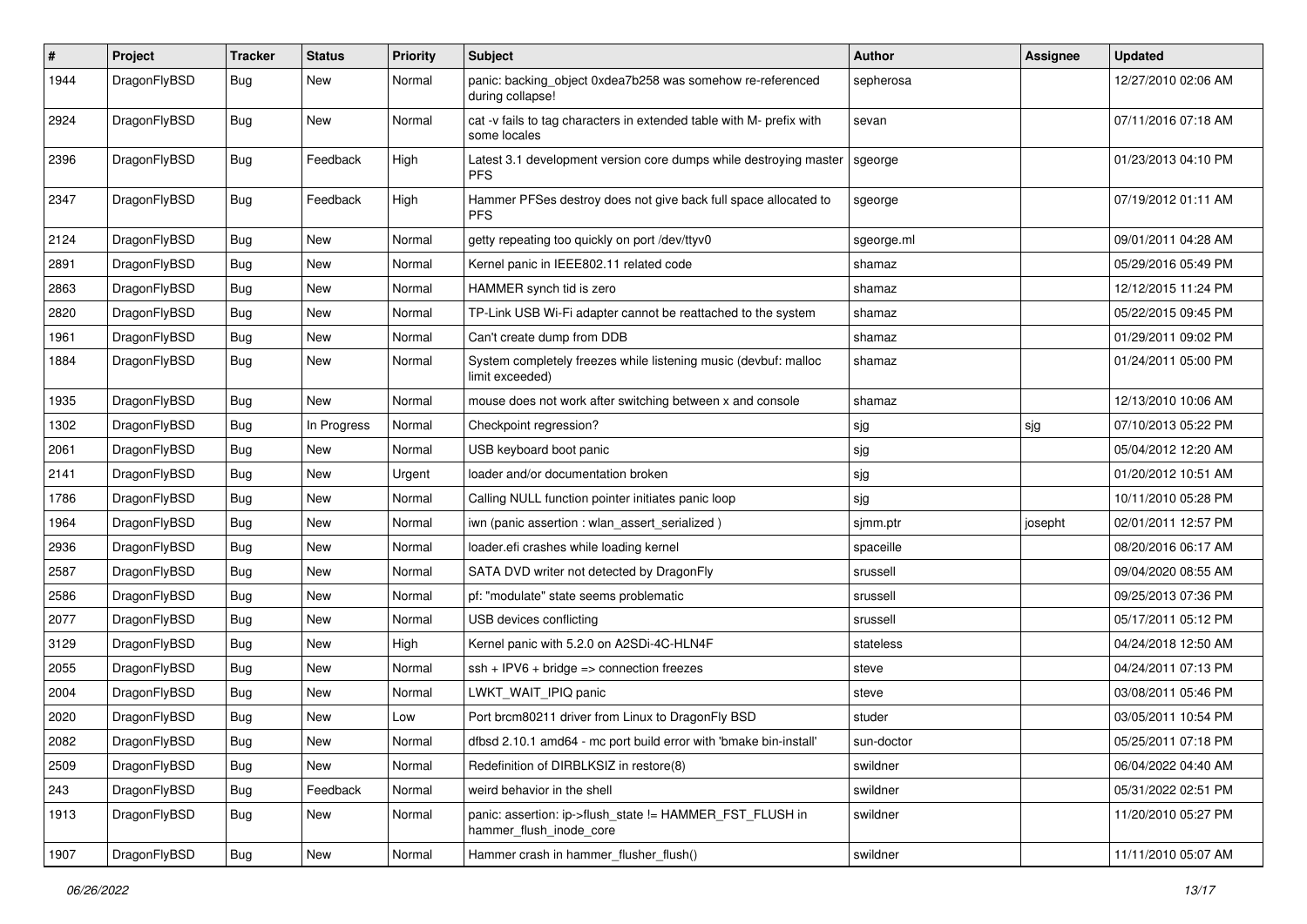| $\vert$ # | Project      | <b>Tracker</b> | <b>Status</b> | <b>Priority</b> | Subject                                                                                                  | <b>Author</b>     | <b>Assignee</b> | <b>Updated</b>      |
|-----------|--------------|----------------|---------------|-----------------|----------------------------------------------------------------------------------------------------------|-------------------|-----------------|---------------------|
| 3205      | DragonFlyBSD | <b>Bug</b>     | Feedback      | High            | Go compiler net test failing                                                                             | t_dfbsd           | tuxillo         | 05/10/2021 02:45 AM |
| 3217      | DragonFlyBSD | Bug            | <b>New</b>    | Normal          | rescue tools: make install fails if rescue folder doesn't exist                                          | t dfbsd           |                 | 11/27/2019 08:16 PM |
| 2915      | DragonFlyBSD | <b>Bug</b>     | New           | High            | Hammer mirror-copy problem                                                                               | t dfbsd           |                 | 08/25/2016 05:28 AM |
| 3036      | DragonFlyBSD | Bug            | <b>New</b>    | Normal          | panic in icmp redirect start() ASSERT IN NETISR(0)                                                       | tautolog          |                 | 05/11/2017 07:27 PM |
| 3113      | DragonFlyBSD | <b>Bug</b>     | In Progress   | Urgent          | Booting vKernel fails due being out of swap space                                                        | tcullen           |                 | 05/11/2021 04:14 AM |
| 1127      | DragonFlyBSD | <b>Bug</b>     | Feedback      | Low             | cdrom drive not detected                                                                                 | tgr               | corecode        | 01/15/2015 08:55 AM |
| 285       | DragonFlyBSD | Bug            | Feedback      | Low             | interrupt latency with re without ip address configured                                                  | thomas.nikolajsen |                 | 02/20/2014 10:30 AM |
| 2609      | DragonFlyBSD | Bug            | New           | Normal          | master: panic: assertion<br>"LWKT_TOKEN_HELD_ANY(vm_object_token(object))" failed in<br>swp_pager_lookup | thomas.nikolajsen |                 | 11/28/2013 11:36 AM |
| 2436      | DragonFlyBSD | <b>Bug</b>     | New           | Normal          | panic: assertion "lp->lwp_qcpu == dd->cpuid" failed in<br>dfly_acquire_curproc                           | thomas.nikolajsen |                 | 01/23/2013 11:07 AM |
| 2296      | DragonFlyBSD | <b>Bug</b>     | In Progress   | High            | panic: assertion "m->wire count > 0" failed                                                              | thomas.nikolajsen |                 | 08/30/2012 06:09 AM |
| 1984      | DragonFlyBSD | <b>Bug</b>     | New           | Normal          | hammer mount fails after crash - HAMMER: FIFO record bad head<br>signature                               | thomas.nikolajsen |                 | 03/08/2011 06:57 PM |
| 2459      | DragonFlyBSD | <b>Bug</b>     | Feedback      | Normal          | apic problems with HP Probook 4510s                                                                      | thowe             |                 | 11/27/2021 08:22 AM |
| 3316      | DragonFlyBSD | Bug            | New           | Normal          | hammer2 dirent create() allows creating >1 dirents with the same<br>name                                 | tkusumi           |                 | 06/05/2022 12:35 PM |
| 3269      | DragonFlyBSD | <b>Bug</b>     | In Progress   | Normal          | Is double-buffer'd buf still required by HAMMER2?                                                        | tkusumi           |                 | 05/12/2021 04:09 PM |
| 3266      | DragonFlyBSD | <b>Bug</b>     | <b>New</b>    | High            | Filesystems broken due to "KKASSERT(count &<br>TOK_COUNTMASK);"                                          | tkusumi           |                 | 03/15/2021 01:21 PM |
| 3249      | DragonFlyBSD | <b>Bug</b>     | <b>New</b>    | Normal          | HAMMER2 fsync(2) not working properly                                                                    | tkusumi           |                 | 09/21/2020 07:07 AM |
| 3246      | DragonFlyBSD | Bug            | <b>New</b>    | Normal          | HAMMER2 unable to handle ENOSPC properly                                                                 | tkusumi           |                 | 09/04/2020 11:11 AM |
| 3184      | DragonFlyBSD | Bug            | <b>New</b>    | Normal          | tsleep(9) return value when PCATCH specified                                                             | tkusumi           |                 | 04/03/2019 06:49 AM |
| 2857      | DragonFlyBSD | <b>Bug</b>     | New           | Normal          | hammer stalls via bitcoin-qt                                                                             | tkusumi           |                 | 11/30/2015 06:52 AM |
| 2812      | DragonFlyBSD | Bug            | <b>New</b>    | Normal          | Panic on Intel DE3815TYKHE                                                                               | tmorp             |                 | 05/14/2015 03:14 PM |
| 2931      | DragonFlyBSD | <b>Bug</b>     | New           | Low             | 'gdb' of 'vkernel' unable to print backtrace                                                             | tofergus          |                 | 07/26/2016 01:51 PM |
| 2930      | DragonFlyBSD | <b>Bug</b>     | <b>New</b>    | High            | 'objcache' causes panic during 'nfs readdir'                                                             | tofergus          |                 | 07/26/2016 01:09 PM |
| 2473      | DragonFlyBSD | <b>Bug</b>     | <b>New</b>    | Normal          | Kernel crash when trying to up the wpi0 device (Dfly<br>v3.3.0.758.g47388-DEVELOPMENT)                   | tomaz             |                 | 02/24/2014 08:50 AM |
| 1282      | DragonFlyBSD | <b>Bug</b>     | Feedback      | Normal          | panic (trap 12) when booting SMP kernel on Atom 330 (dual core)                                          | tomaz.borstnar    |                 | 05/11/2021 04:00 AM |
| 1579      | DragonFlyBSD | <b>Bug</b>     | Feedback      | Normal          | dfly 2.4.1 does not like HP DL360G4p and Smart Array 6400 with<br>MSA20                                  | tomaz.borstnar    | tuxillo         | 06/02/2014 02:44 PM |
| 3252      | DragonFlyBSD | <b>Bug</b>     | New           | Normal          | tcsetattr/tcgetattr set errno incorrectly on non-TTY                                                     | tonyc             |                 | 10/26/2020 09:34 PM |
| 806       | DragonFlyBSD | <b>Bug</b>     | Feedback      | Normal          | boot error on MacBook                                                                                    | tralamazza        |                 | 06/04/2022 05:28 AM |
| 3170      | DragonFlyBSD | Bug            | New           | Normal          | repeatable nfsd crash                                                                                    | tse               |                 | 06/11/2020 05:52 AM |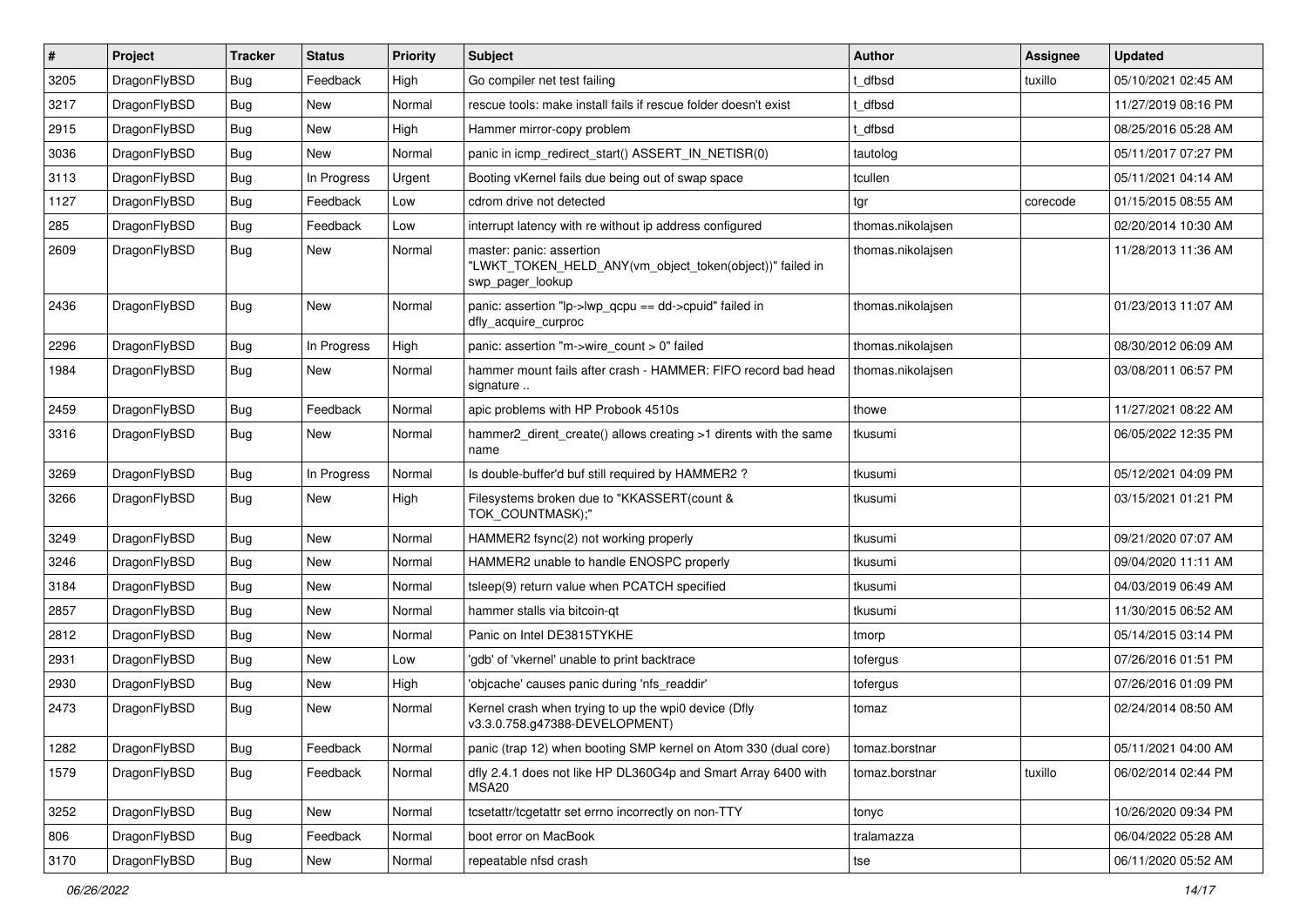| $\sharp$ | Project      | <b>Tracker</b> | <b>Status</b> | <b>Priority</b> | Subject                                                                                                   | <b>Author</b> | Assignee | <b>Updated</b>      |
|----------|--------------|----------------|---------------|-----------------|-----------------------------------------------------------------------------------------------------------|---------------|----------|---------------------|
| 3208     | DragonFlyBSD | <b>Bug</b>     | <b>New</b>    | Normal          | Crash related to nfsd                                                                                     | tse           |          | 06/11/2020 05:52 AM |
| 3197     | DragonFlyBSD | <b>Bug</b>     | <b>New</b>    | Normal          | DragonFly upgrades                                                                                        | tse           |          | 04/18/2020 04:18 PM |
| 3231     | DragonFlyBSD | <b>Bug</b>     | New           | Normal          | wifi drops on 5.8                                                                                         | tse           |          | 04/06/2020 05:08 AM |
| 3225     | DragonFlyBSD | <b>Bug</b>     | New           | Normal          | nfsd freeze when using gemu                                                                               | tse           |          | 03/17/2020 11:52 AM |
| 3199     | DragonFlyBSD | <b>Bug</b>     | New           | Normal          | PFS label not found panic                                                                                 | tse           |          | 08/21/2019 03:51 AM |
| 2140     | DragonFlyBSD | <b>Bug</b>     | <b>New</b>    | High            | hammer io delallocate panic with 'duplicate entry' message                                                | ttw           |          | 10/07/2011 12:22 PM |
| 2498     | DragonFlyBSD | <b>Bug</b>     | New           | Normal          | DFBSD v3.2.2-RELEASE - LIST_FIRST(&bp->b_dep) == NULL"<br>failed in vfs vmio release                      | tuxillo       |          | 05/31/2022 04:09 PM |
| 2495     | DragonFlyBSD | <b>Bug</b>     | New           | High            | DFBSD v3.3.0.960.g553fe7 - ocnt != 0" failed in<br>prop_object_release                                    | tuxillo       |          | 05/31/2022 04:08 PM |
| 3314     | DragonFlyBSD | <b>Bug</b>     | <b>New</b>    | Normal          | Bring virtio_console(4) from FreeBSD                                                                      | tuxillo       | tuxillo  | 05/29/2022 08:24 AM |
| 1819     | DragonFlyBSD | <b>Bug</b>     | In Progress   | Low             | truss - Major revamping task list                                                                         | tuxillo       | tuxillo  | 11/27/2021 08:45 AM |
| 3295     | DragonFlyBSD | <b>Bug</b>     | In Progress   | Normal          | Adapt devel/libvirt for nvmm                                                                              | tuxillo       | tuxillo  | 11/03/2021 04:56 PM |
| 2638     | DragonFlyBSD | <b>Bug</b>     | Feedback      | High            | Fix machdep.pmap mmu optimize                                                                             | tuxillo       |          | 05/11/2021 04:07 AM |
| 2636     | DragonFlyBSD | <b>Bug</b>     | Feedback      | Low             | Add -x flag to iostat (a la solaris)                                                                      | tuxillo       |          | 05/11/2021 04:07 AM |
| 2631     | DragonFlyBSD | <b>Bug</b>     | In Progress   | Low             | Verify library versioning current with full package build and switch it<br>on (after publishing packages) | tuxillo       |          | 05/11/2021 04:06 AM |
| 1332     | DragonFlyBSD | <b>Bug</b>     | Feedback      | Normal          | DFBSD 2.2 - Booting usbcdrom/usbsticks on thinkpad hangs on<br>"BTX Halted"                               | tuxillo       |          | 05/11/2021 04:00 AM |
| 2647     | DragonFlyBSD | <b>Bug</b>     | <b>New</b>    | Normal          | HAMMER panic on 3.6.0                                                                                     | tuxillo       |          | 05/11/2021 03:54 AM |
| 2641     | DragonFlyBSD | <b>Bug</b>     | <b>New</b>    | Normal          | Panic when loading natapci as module                                                                      | tuxillo       |          | 05/11/2021 03:54 AM |
| 2630     | DragonFlyBSD | <b>Bug</b>     | New           | Normal          | Bring in latest iconv fixes from FreeBSD10 as well as csmapper<br>updates                                 | tuxillo       |          | 05/11/2021 03:54 AM |
| 2358     | DragonFlyBSD | <b>Bug</b>     | In Progress   | Normal          | DFBSD v3.0.2.32.g928ca - panic: hammer: insufficient undo FIFO<br>space!                                  | tuxillo       | tuxillo  | 05/10/2021 02:50 AM |
| 3196     | DragonFlyBSD | <b>Bug</b>     | <b>New</b>    | Normal          | test issue after redmine upgrade (2)                                                                      | tuxillo       |          | 07/05/2019 04:33 AM |
| 3157     | DragonFlyBSD | <b>Bug</b>     | New           | Normal          | TP-Link UE300 not working in 5.2-RELEASE                                                                  | tuxillo       |          | 11/15/2018 02:08 PM |
| 2629     | DragonFlyBSD | <b>Bug</b>     | New           | Normal          | Replace gcc44 with llvm34, clang34, and libc++                                                            | tuxillo       |          | 06/02/2014 02:30 PM |
| 2556     | DragonFlyBSD | <b>Bug</b>     | Feedback      | Normal          | DragonFly v3.5.0.81.gd3479 - Process signal weirdness                                                     | tuxillo       |          | 12/17/2013 03:48 PM |
| 2084     | DragonFlyBSD | Bug            | New           | Normal          | DFBSD v2.11.0.242.g4d317 - panic: zone: entry not free                                                    | tuxillo       |          | 07/03/2012 01:23 AM |
| 2351     | DragonFlyBSD | Bug            | In Progress   | Normal          | DFBSD v3.1.0.579.g44ccf - Stuck during startup, random freezes                                            | tuxillo       |          | 04/24/2012 08:21 AM |
| 2345     | DragonFlyBSD | <b>Bug</b>     | In Progress   | Normal          | DFBSD v3.1.0.457.gd679f - NFS panic on diskless station                                                   | tuxillo       |          | 04/07/2012 05:22 PM |
| 2283     | DragonFlyBSD | <b>Bug</b>     | New           | Normal          | DFBSD DragonFly v2.13.0.957.g4f459 - pmap_release: page<br>should already be gone 0xc27120bc              | tuxillo       |          | 01/23/2012 03:03 AM |
| 2282     | DragonFlyBSD | <b>Bug</b>     | In Progress   | Normal          | gdb segfaults with certain corefiles                                                                      | tuxillo       |          | 01/18/2012 04:40 PM |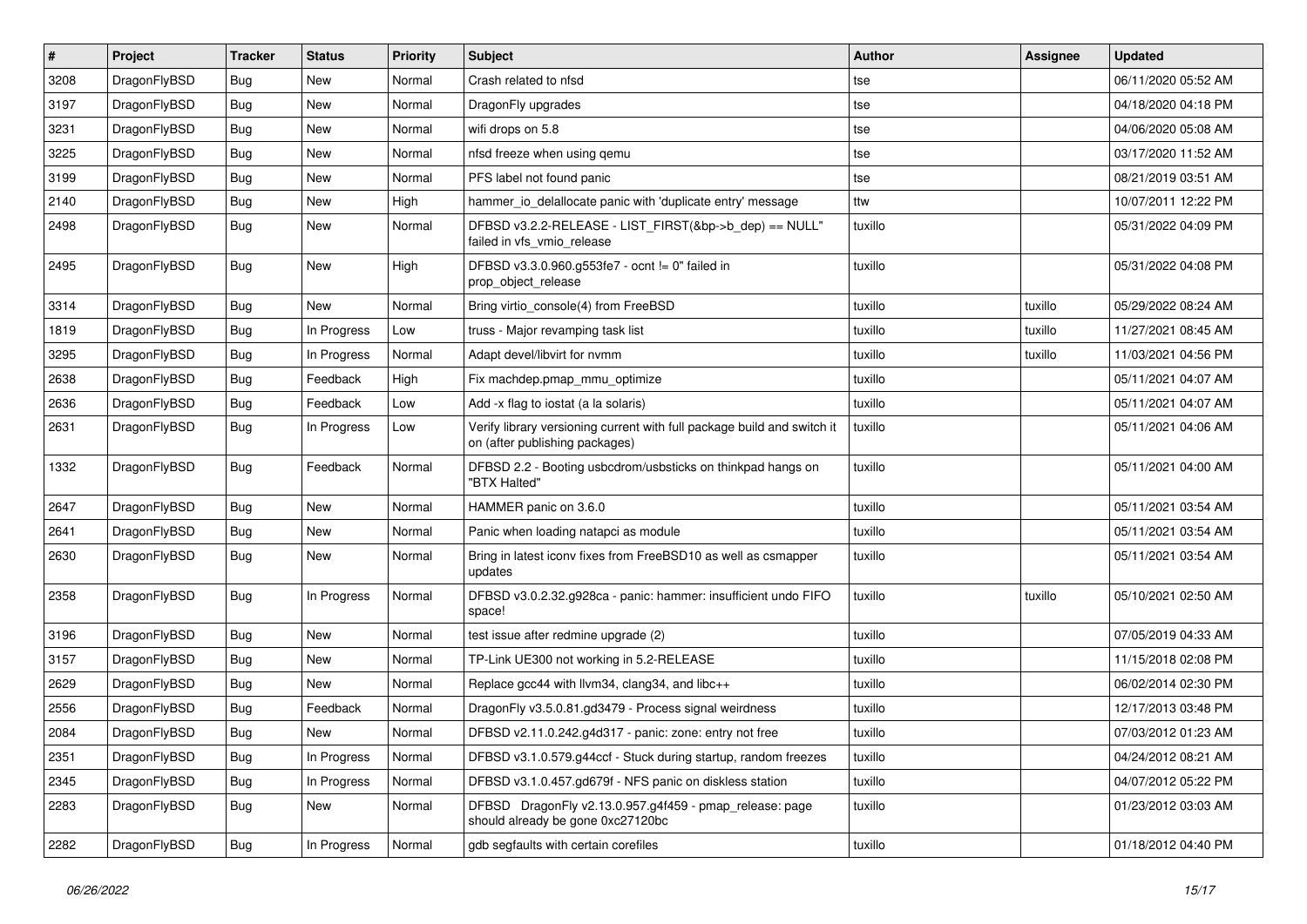| #    | Project      | <b>Tracker</b> | <b>Status</b> | <b>Priority</b> | <b>Subject</b>                                                                                | Author           | Assignee  | <b>Updated</b>      |
|------|--------------|----------------|---------------|-----------------|-----------------------------------------------------------------------------------------------|------------------|-----------|---------------------|
| 2224 | DragonFlyBSD | <b>Bug</b>     | <b>New</b>    | Normal          | v2.13.0.291.gaa7ec - Panic on fq while installing world                                       | tuxillo          |           | 11/18/2011 01:40 AM |
| 2171 | DragonFlyBSD | Bug            | New           | Normal          | DFBSD v2.13.0.151.gdc8442 - panic: assertion "(*ptep &<br>$(PG_MANAGED PG_V)$ == PG_V"        | tuxillo          |           | 11/04/2011 05:06 PM |
| 2166 | DragonFlyBSD | Bug            | <b>New</b>    | Normal          | DFBSD v2.13.0.109.g05b9d - Strange lockups                                                    | tuxillo          |           | 10/29/2011 11:20 AM |
| 2129 | DragonFlyBSD | Bug            | <b>New</b>    | Normal          | DFBSD v2.11.0.661.gf9438 i386 - panic: lockmgr thrd_sleep                                     | tuxillo          |           | 09/05/2011 09:49 AM |
| 1867 | DragonFlyBSD | <b>Bug</b>     | New           | Normal          | it(4) motherboard and fan problems                                                            | tuxillo          |           | 07/08/2011 10:48 AM |
| 2078 | DragonFlyBSD | Bug            | <b>New</b>    | Normal          | DFBSD i386 v2.11.0.201.g3ed2f - Panic during installworld into a<br>vn0 device                | tuxillo          |           | 05/19/2011 07:50 PM |
| 1959 | DragonFlyBSD | Bug            | <b>New</b>    | Normal          | DFBSD v2.9.1.422.gc98f2 - Panic during boot - IPv6 and PF                                     | tuxillo          |           | 01/13/2011 03:37 AM |
| 2828 | DragonFlyBSD | <b>Bug</b>     | New           | High            | On AMD APUs and Bulldozer CPUs, the machdep.cpu_idle_hlt<br>sysctl should be 3 by default     | vadaszi          | vadaszi   | 05/11/2021 04:07 AM |
| 293  | DragonFlyBSD | Bug            | Feedback      | Low             | Various updates to the handbook                                                               | victor           | victor    | 03/10/2013 04:46 AM |
| 2360 | DragonFlyBSD | Bug            | In Progress   | Normal          | Wishlist: virtio driver import                                                                | vsrinivas        |           | 06/04/2022 04:16 AM |
| 1661 | DragonFlyBSD | Bug            | In Progress   | Normal          | panic on password entry mount smb filesystem                                                  | vsrinivas        |           | 11/27/2021 08:29 AM |
| 1749 | DragonFlyBSD | Bug            | In Progress   | Normal          | HAMMER fsstress panic in hammer_flush_inode_core<br>'ip->flush_state != HAMMER_FST_FLUSH'     | vsrinivas        |           | 05/11/2021 04:06 AM |
| 1744 | DragonFlyBSD | <b>Bug</b>     | In Progress   | Normal          | HAMMER fsstress panic in hammer setup child callback                                          | vsrinivas        |           | 05/11/2021 04:05 AM |
| 2489 | DragonFlyBSD | Bug            | <b>New</b>    | Normal          | nmalloc doesn't cache VA for allocations > 8KB                                                | vsrinivas        |           | 06/10/2014 05:51 AM |
| 2490 | DragonFlyBSD | <b>Bug</b>     | <b>New</b>    | Normal          | nmalloc should color addresses to avoid cache bank conflictsw                                 | vsrinivas        |           | 06/10/2014 05:51 AM |
| 2136 | DragonFlyBSD | Bug            | <b>New</b>    | Normal          | socketpair() doesn't free file descriptors on copyout failure                                 | vsrinivas        |           | 04/05/2013 09:13 AM |
| 2081 | DragonFlyBSD | Bug            | Feedback      | Normal          | Panic on device "detach" / "failure"                                                          | vsrinivas        |           | 02/29/2012 07:11 AM |
| 2154 | DragonFlyBSD | <b>Bug</b>     | New           | Normal          | vkernel copyout() doesn't return EFAULT on error                                              | vsrinivas        |           | 10/20/2011 03:53 AM |
| 2113 | DragonFlyBSD | Bug            | <b>New</b>    | Normal          | nmalloc threaded program fork leak                                                            | vsrinivas        | vsrinivas | 08/11/2011 07:25 PM |
| 2071 | DragonFlyBSD | Bug            | New           | High            | Panic on assertion: $(int)(flag->seq - seq) > 0$ in hammer flusher flush<br>after inode error | vsrinivas        |           | 06/12/2011 07:59 AM |
| 2085 | DragonFlyBSD | Bug            | New           | Normal          | panic: assertion: (m->flags & PG_MAPPED) == 0 in<br>vm_page_free_toq                          | vsrinivas        |           | 06/10/2011 07:48 AM |
| 1861 | DragonFlyBSD | Bug            | <b>New</b>    | Normal          | panic via kprintf (lockmgr called in a hard section)                                          | vsrinivas        |           | 10/11/2010 12:56 AM |
| 1185 | DragonFlyBSD | <b>Bug</b>     | <b>New</b>    | High            | need a tool to merge changes into /etc                                                        | wa1ter           |           | 02/18/2014 06:02 AM |
| 3124 | DragonFlyBSD | Bug            | New           | High            | DragonFlyBSD 5.0.2 with Hammer2 with UEFI install doesn't boot                                | wiesl            |           | 06/18/2019 05:07 AM |
| 2886 | DragonFlyBSD | Bug            | <b>New</b>    | Normal          | dragonfly mail agent: sending a testmail causes high system load                              | worf             |           | 02/05/2016 05:53 AM |
| 2252 | DragonFlyBSD | <b>Bug</b>     | New           | Low             | snd_hda not useable if loaded via /boot/loader.conf                                           | xbit             | swildner  | 12/14/2011 12:23 AM |
| 2287 | DragonFlyBSD | <b>Bug</b>     | New           | Normal          | HAMMER(ROOT) Illegal UNDO TAIL signature at<br>300000001967c000                               | y0n3t4n1         |           | 11/07/2018 01:22 AM |
| 2797 | DragonFlyBSD | Bug            | In Progress   | Low             | vkernels with & without machdep.pmap mmu optimize                                             | yellowrabbit2010 |           | 11/27/2021 08:06 AM |